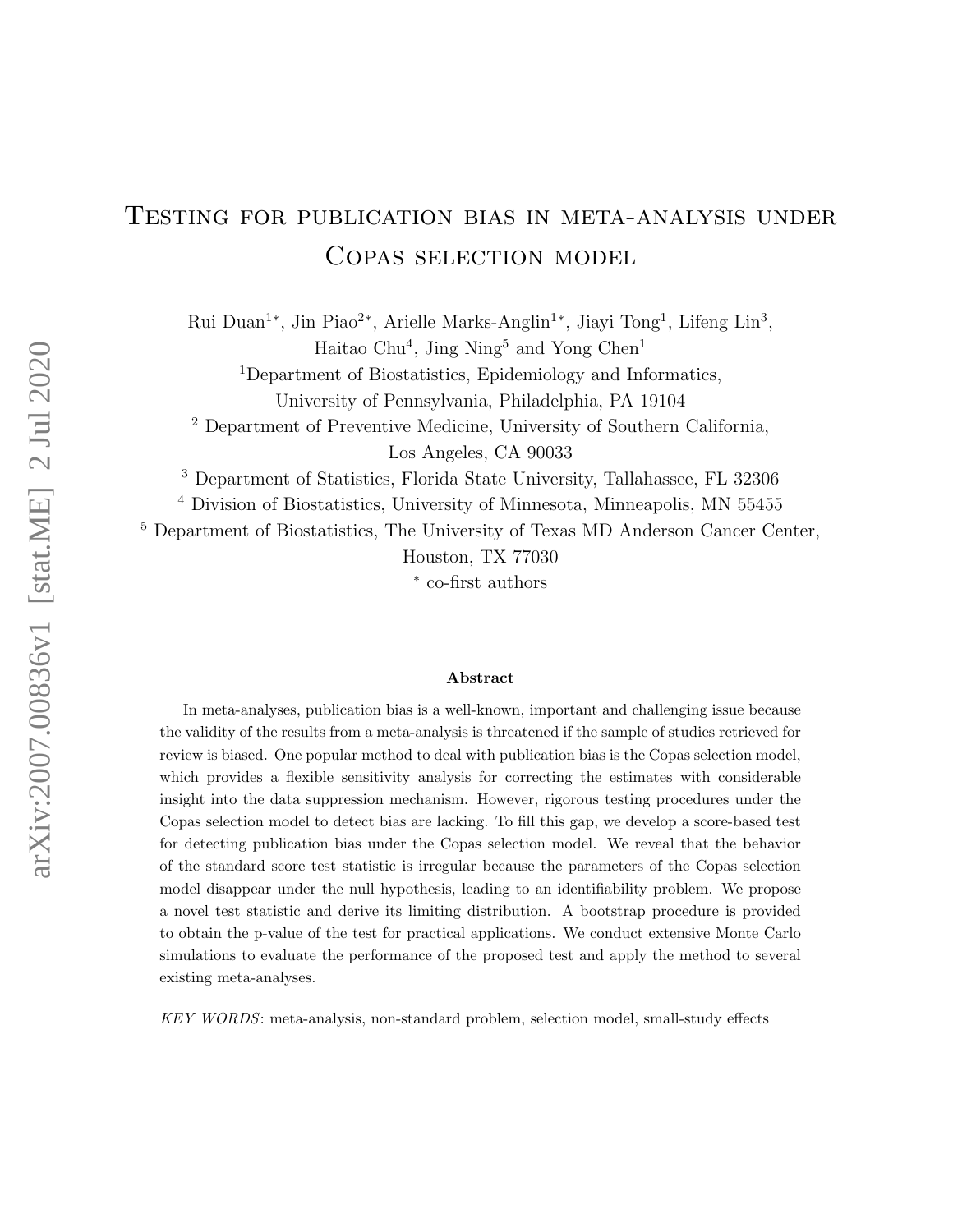# 1 Introduction

The rapid growth of evidence-based medicine has led to substantially increased attention towards meta-analysis, which combines statistical evidence from multiple studies to improve power and precision [\(Cohn and Becker, 2003;](#page-16-0) [Jackson et al., 2011\)](#page-17-0). A common and challenging issue in the use of meta-analysis is small-study effects (SSE), which undermines the validity of results from a standard meta-analysis [\(Egger et al., 1997;](#page-17-1) [Sterne et al., 2000;](#page-18-0) [Yin and Shi, 2019\)](#page-19-0). SSE refer to the phenomenon that smaller studies show different, often larger, treatment effects than larger studies. Common reasons for SSE include publication bias, choice of outcome measure (eg. odds ratios or probabilities) and clinical heterogeneity. While other sources of SSE can be accounted for through subgroup analysis (in the case of clinical heterogeneity) and variance-stabilizing transformation of the outcome, publication bias is particularly concerning as it involves drawing conclusions on an incomplete, selective body of evidence. It is defined as the publication of studies depending on the direction and statistical significance of results, as well as other potential information such as language (selective inclusion of studies published in English) and availability (selective inclusion of studies easily accessible to the researcher) [\(Dickersin, 2005\)](#page-17-2). Thus combining only the identified published studies may lead to incorrect, commonly optimistic conclusions. In the last two decades, several studies have shown that trials with significant or "positive" findings are more likely to be published than trials with non-significant results [\(Hopewell et al., 2009;](#page-17-3) [Johnson et al., 2017\)](#page-18-1). While a great deal of effort has been devoted to developing statistical methods to detect and correct for SSE, less work has been done on a testing approach specifically for publication bias.

The current testing methods for SSE are graph-based and rely on the principle of asymmetry, which is considered as a proxy for SSE. When treatment effects from individual studies are mapped against their corresponding precisions, as in the widely used funnel plot, the presence of asymmetry can suggest SSE [\(Egger et al., 1997;](#page-17-1) [Sterne et al., 2000,](#page-18-0) [2001\)](#page-18-2). Thus regression tests [\(Begg and](#page-16-1) [Mazumdar, 1994;](#page-16-1) [Egger et al., 1997;](#page-17-1) [Macaskill et al., 2001;](#page-18-3) [Sterne et al., 2001;](#page-18-2) [Moreno et al., 2009\)](#page-18-4) and rank-based tests [\(Duval and Tweedie, 2000\)](#page-17-4) have been developed to more formally detect scatter plot asymmetry. However, asymmetry alone does not distinguish between publication bias and other causes of SSE, incluing induced correlation between the effect size and standard error due to clinical or methodological differences between studies, or the choice of outcome measure used [\(Sterne et al., 2011\)](#page-19-1). Furthermore, when asymmetry is the result of publication bias, the tests have limited power when the sample size is small or only a moderate amount of bias is present [\(Sterne et al., 2000\)](#page-18-0).

As an alternative to graph-based approaches, researchers have proposed several selection models that impose parametric distributions to explicitly characterize the underlying mechanism for publication [\(Hedges, 1984,](#page-17-5) [1992;](#page-17-6) [Iyengar and Greenhouse, 2009\)](#page-17-7). Most notably, a selection model was suggested in a series of papers by Copas and his colleagues [\(Copas and Li, 1997;](#page-17-8) [Copas, 1999;](#page-16-2) [Copas and Shi, 2000,](#page-17-9) [2001\)](#page-16-3) which assumes that the selection probability depends on both the effect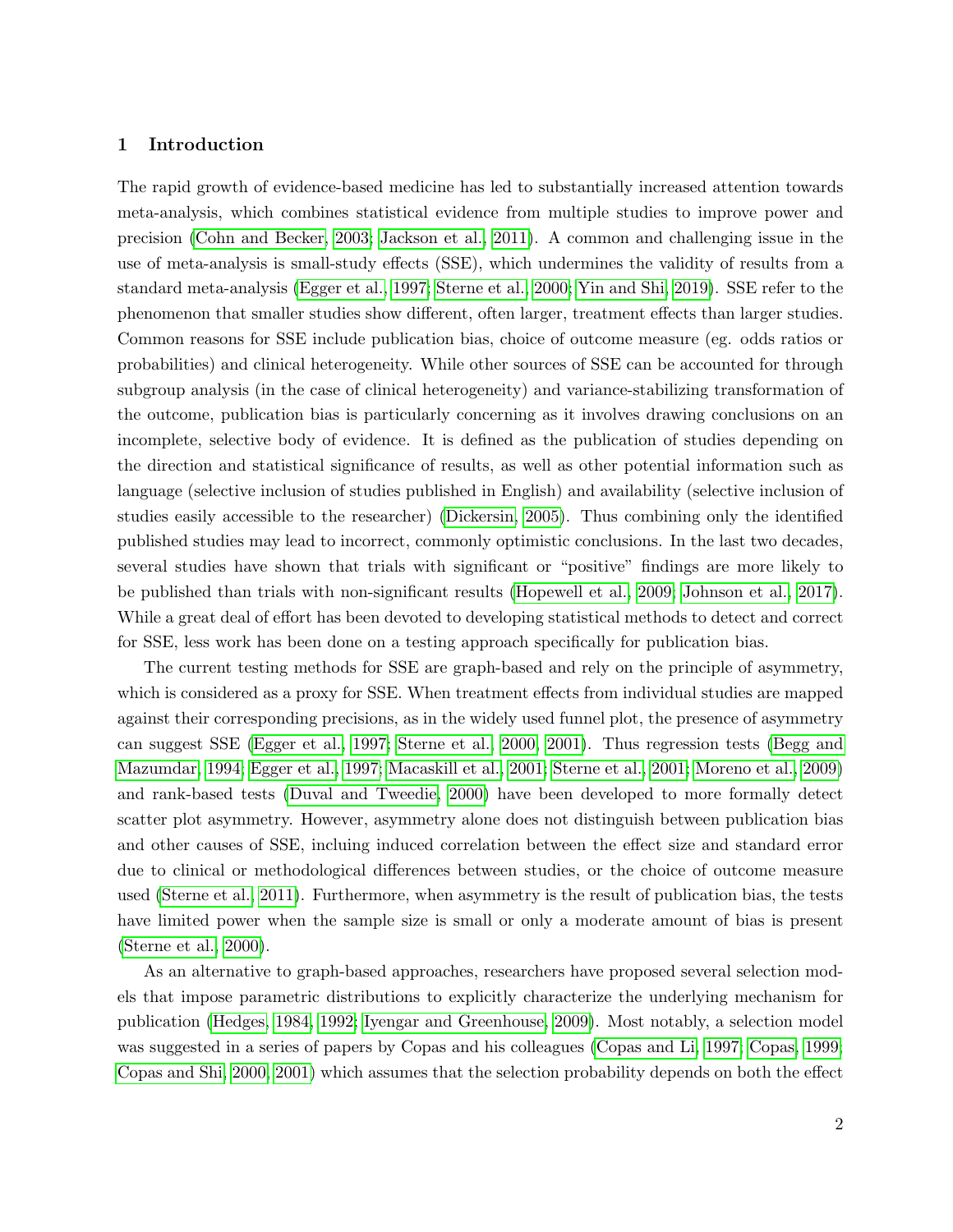size estimate and its standard error. Unlike the graph-based methods, the Copas selection model has an advantage of explicitly relating the pattern of observed study estimates and precisions to a publication mechanism, unrelated to other possible forms of correlation between the estimates and standard errors. However, as acknowledged by [Copas and Shi](#page-16-3) [\(2001\)](#page-16-3), the data often contain little information on the parameters that characterize the publication mechanism. Direct inference on the complete set of parameters is challenging since the likelihood function approaches a plateau around a wide range of parameter values [\(Carpenter et al., 2009\)](#page-16-4). Alternatively, statistical inference on the Copas selection model is primarily conducted through sensitivity analysis which considers a range of possible values for some parameters [\(Copas and Shi, 2001;](#page-16-3) [Carpenter et al.,](#page-16-4) [2009\)](#page-16-4).

In [Copas and Shi](#page-17-9) [\(2000\)](#page-17-9), the authors proposed a simple testing approach based on a parametric modelling of the linear relationship of the effect sizes and the standard errors, which does not fully utilize the features of the Copas selection model. There is limited work on a hypothesis testing approach that is directly based on Copas' model. A primary reason might be that the standard testing procedures (e.g., Wald test, score test or likelihood ratio test) cannot be applied directly due to some non-regularity issues. Specifically, it will be shown later in this paper that under the null hypothesis where there is no selection bias, some of the parameters in Copas selection model are not identifiable and the corresponding Fisher information matrix is singular. The non-identifiability problem has been considered by many theoretical statisticians and is sometimes referred to as the Davies problem [\(Davies, 1977,](#page-17-10) [1987\)](#page-17-11). The singular information matrix problem has been considered by [Rotnitzky et al.](#page-18-5) [\(2000\)](#page-18-5) and is often encountered in mixture model settings [\(Qin and Liang, 2011;](#page-18-6) [Ning and Chen, 2014;](#page-18-7) [Hong et al., 2017\)](#page-17-12). In general, hypothesis testing procedures with the above problems are non-standard and have to be considered with special attention.

In this paper, we propose a novel score test to circumvent the above two non-regularity problems. We observe that although the information matrix is singular under the null, a submatrix of the information matrix is still positive definite. By fixing the non-identifiable parameters at prespecified values, a score test can still be constructed. To avoid the dependence of the inference on the choice of pre-specified values, we propose a score test by taking the maximum of score test statistics over a grid of possible pre-specified values. We also investigate how the range of the grid and number of grid points impact the performance of the test. The proposed score test is shown to converge weakly to the supreme of a Gaussian process. To enable the hypothesis testing procedure, we also propose a parametric bootstrap procedure, which can be easily implemented in practice.

The remainder of this paper is organized as follows. Section 2 introduces the Copas selection model and describes the proposed score test, its asymptotic distribution and a parametric bootstrap procedure. In Section 3 we present results from simulation studies to investigate the finite sample performance of the proposed test, its sensitivity to the choice of grids, and compare it with the existing tests. In Section 4, we apply the proposed test and existing tests to two case studies of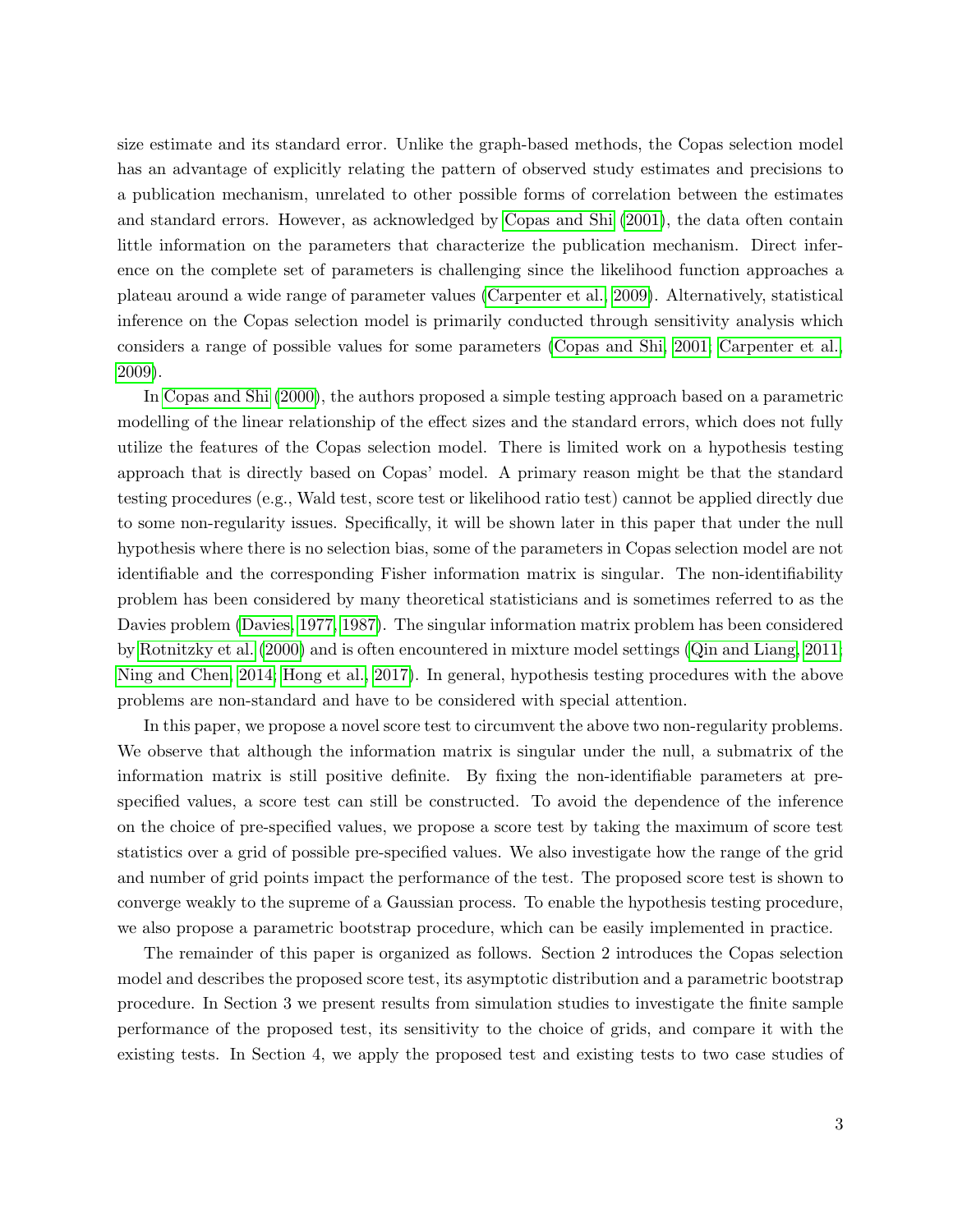systematic reviews. A discussion is provided in Section 5.

### 2 Method

### 2.1 Copas selection model

In this subsection we restate the Copas selection model proposed by [Copas and Li](#page-17-8) [\(1997\)](#page-17-8), and describe a slight modification. Let  $Y_i$  denote the reported effect size in the *i*-th study. We assume  $Y_i$  follows a normal distribution with mean  $\mu_i$  and variance  $\sigma_i^2$ , where  $\sigma_i^2$  is the true study variance which is often not observed, and we observe only an estimator  $s_i^2$  of the true variance. Suppose the underlying effect size of the study is  $\mu_i$  and it is assumed to follow a normal distribution with mean μ, the population averaged effect size, and variance  $\tau^2$ . The parameter  $\tau^2$  describes the between study heterogeneity, while  $\sigma_i^2$  denotes the within-study sampling variance.

We model the observed outcome of study  $i$  using the usual random effects model as

<span id="page-3-0"></span>
$$
Y_i = \mu_i + \sigma_i \epsilon_i, \quad \epsilon_i \sim N(0, 1), \quad \mu_i \sim N(\mu, \tau^2), \quad i = 1, 2, ..., n.
$$
 (2.1)

Model [\(2.1\)](#page-3-0) can also be written as

$$
Y_i = \mu + \tau u_i + \sigma_i \epsilon_i, \quad u_i \sim N(0, 1), \quad \epsilon_i \sim N(0, 1).
$$

According to the Copas selection model, the study i is published if and only if a postulated latent variable  $Z_i > 0$ , where this  $Z_i$  can be written as

<span id="page-3-1"></span>
$$
Z_i = \gamma_0 + \gamma_1/s_i + \delta_i,\tag{2.2}
$$

with  $\gamma_0$  and  $\gamma_1$  being unknown parameters which control the marginal probability of observing a study and  $\delta_i$  is a random variable following a standard normal distribution. The parameter  $\gamma_0$ controls the overall proportion of selection and  $\gamma_1$  controls how the selection depends on the size of the study. The sign of  $\gamma_1$  is expected to be positive, since larger studies are more likely to be accepted for publication. Publication bias is modeled by assuming a correlation  $\rho$  between  $\epsilon_i$  and  $\delta_i$ , such that

$$
\begin{pmatrix} \epsilon_i \\ \delta_i \end{pmatrix} \sim N \left\{ \begin{pmatrix} 0 \\ 0 \end{pmatrix}, \begin{pmatrix} 1 & \rho \\ \rho & 1 \end{pmatrix} \right\}
$$
 (2.3)

The correlation  $\rho$  controls how the probability of observing a study is influenced by the effect size of a study. From equation  $(2.2)$ , we can calculate the marginal probability of the *i*-th study with a standard error  $s_i$  being published as

$$
Pr(Z_i > 0 | s_i) = Pr(\delta_i > -\gamma_0 - \gamma_1 / s_i) = \Phi(\gamma_0 + \gamma_1 / s_i),
$$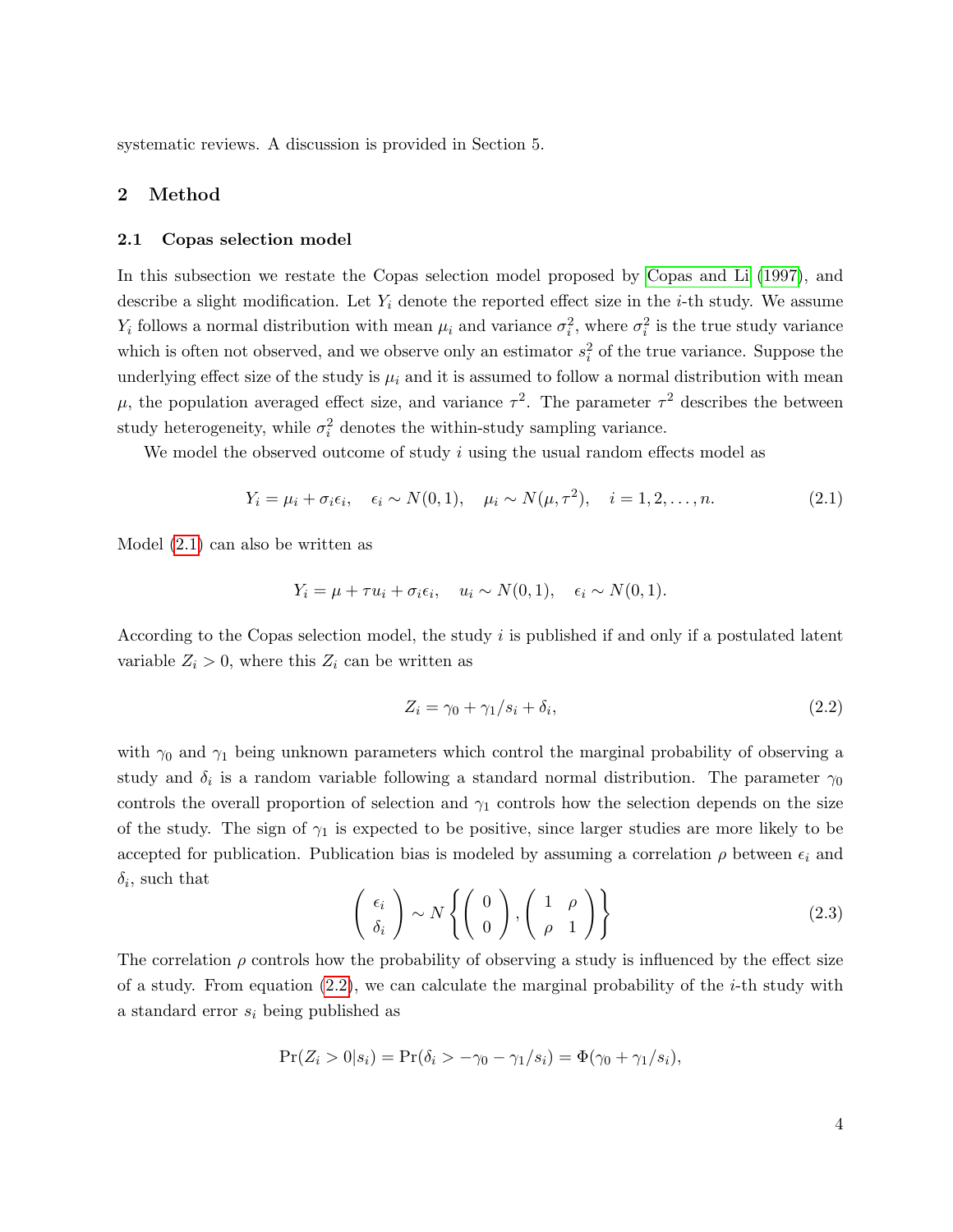where  $\Phi(\cdot)$  is the cumulative distribution function of the standard normal distribution.

To make inference on the population averaged effect size  $\mu$ , we can construct the log-likelihood of the observed studies,

$$
l = \sum_{i=1}^{n} {\log f(y_i | Z_i > 0, s_i)} = \sum_{i=1}^{n} {\log \left\{ \frac{\Pr(Z_i > 0 | y_i, s_i)) f(y_i)}{\Pr(Z_i > 0 | s_i)} \right\}} \times \sum_{i=1}^{n} {\left[ -\frac{1}{2} \log(\tau^2 + \sigma_i^2) - \frac{(y_i - \mu)^2}{2(\tau^2 + \sigma_i^2)} - \log{\Phi(\gamma_0 + \gamma_1/s_i)} + \log{\Phi(v_i)} \right]},
$$
(2.4)

where

<span id="page-4-0"></span>
$$
v_i = \frac{\gamma_0 + \gamma_1/s_i + \rho s_i (y_i - \mu) / (\tau^2 + \sigma_i^2)}{\sqrt{1 - \rho^2 s_i^2 / (\tau^2 + \sigma_i^2)}}.
$$

In the above likelihood, the unknown parameters  $\sigma_i^2$  can be approximated using the observed variables to reduce the number of unknown parameters. In [Copas and Shi](#page-17-9) [\(2000\)](#page-17-9), a function of the reported sampling variance  $s_i^2$  is used to approximate  $\sigma_i^2$ , based on the derivation from the conditional probability. However, we propose to directly use the reported sampling variance  $s_i^2$  to approximate the unknown within-study variance  $\sigma_i^2$ . In the publication process, the study is first conducted and then selected. Regardless of whether the study is suppressed or observed, the value of  $s_i^2$  is obtained before the publication process, which should provide a fairly good estimation of the true variance  $\sigma_i^2$ . By replacing  $\sigma_i^2$  with  $s_i^2$ , the unknown parameters in the likelihood function are reduced to  $\mu, \tau, \rho, \gamma_0$  and  $\gamma_1$ .

### 2.2 Testing for publication bias

When the correlation parameter  $\rho = 0$ , it indicates that  $Y_i$  and  $Z_i$  are uncorrelated. In this case, the quantity  $\Phi(v_i)$  in the likelihood function [\(2.4\)](#page-4-0) reduces to the marginal probability  $\Phi(\gamma_0+\gamma_1/s_i)$ . The likelihood then reduces to the likelihood of the univariate random-effects model. Therefore, the univariate random-effects meta-analysis leads to correct inference for the overall effect  $\mu$  and between-study variance  $\tau^2$  when the correlation  $\rho$  is zero. On the other hand, when  $\rho \neq 0$ , the standard meta-analysis leads to biased estimation of the parameters  $\mu$  and  $\tau^2$ . Thus, under the model specified by equations  $(2.1)$  and  $(2.2)$ , testing for publication bias is equivalent to testing for  $H_0$ :  $\rho = 0$ .

However, the standard results for asymptotic tests may not apply because of the following challenges:

(N1) Parameters  $\gamma_0$  and  $\gamma_1$  are not identifiable under the null hypothesis;

(N2) The Fisher information matrix is singular under the null hypothesis.

The asymptotic distribution of the likelihood ratio test under the above conditions is often not a  $\chi^2$ distribution. Hypothesis testing procedures are non-standard, and have to be considered on a case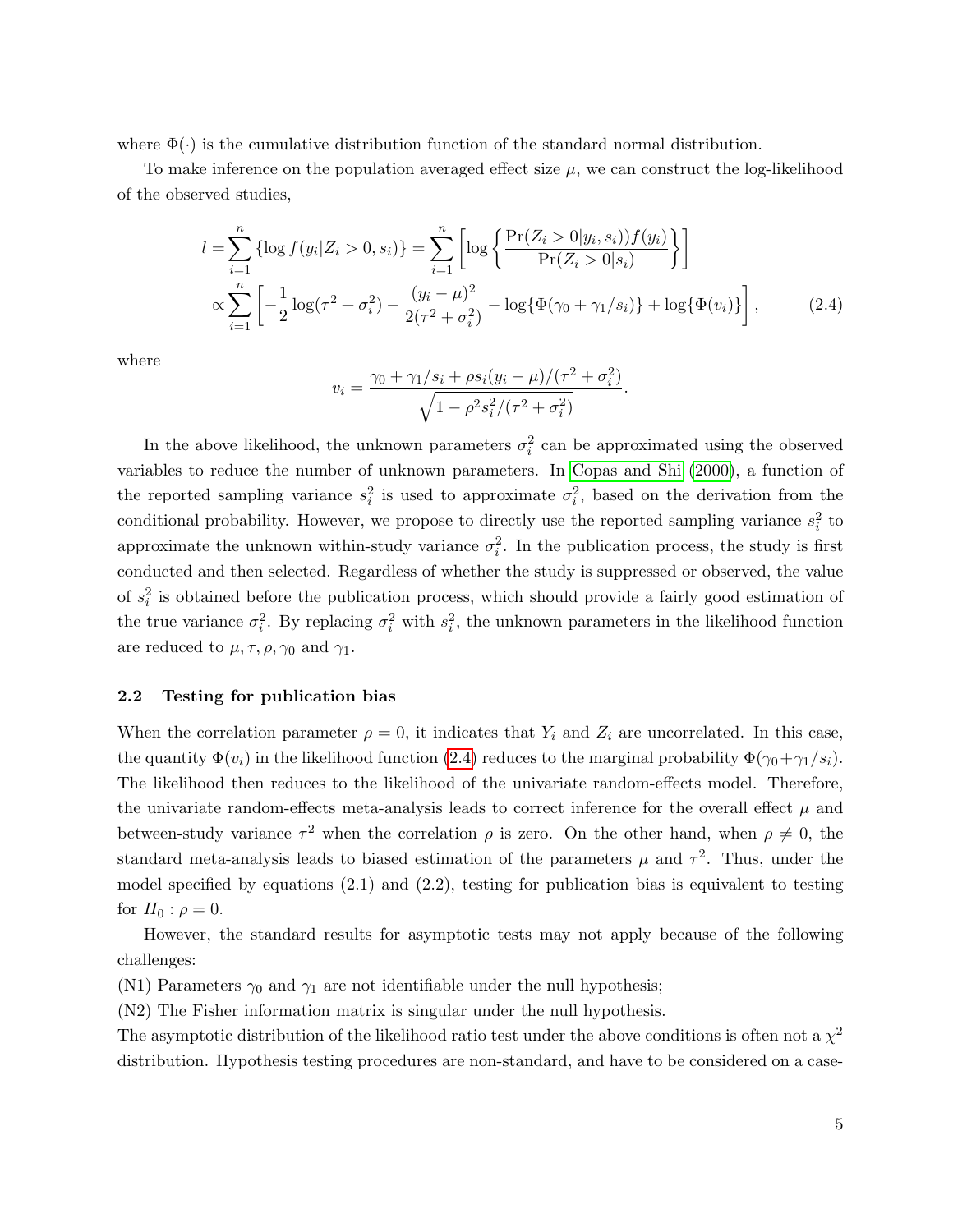by-case basis [\(Davies, 1977,](#page-17-10) [1987;](#page-17-11) [Rotnitzky et al., 2000\)](#page-18-5). For example, the test of homogeneity in mixture models or mixture regression models, genetic admixture models, case-control studies with contaminated controls and testing for partial differential gene expression in microarray studies [\(Qin and Liang, 2011;](#page-18-6) [Ning and Chen, 2014;](#page-18-7) [Hong et al., 2017\)](#page-17-12). Naive tests ignoring the above non-regularity conditions can produce misleading results. For example, the Wald test based on  $\hat{\rho}/\hat{se}(\hat{\rho})$  is invalid because the negative Hessian matrix of the log-likelihood is singular under the null hypothesis.

Motivated by the method in [Rathouz and Liang](#page-18-8) [\(1999\)](#page-18-8), when  $\gamma_0$  and  $\gamma_1$  are fixed at some known numbers, the submatrix of the Fisher information matrix is non-singular, and consequently the non-regular conditions (N1) and (N2) are avoided. To account for these facts, we propose a score test constructed as:

<span id="page-5-1"></span>
$$
T = \sup_{\gamma_0, \gamma_1} \left[ Z(\gamma_0, \gamma_1, \hat{\mu}, \hat{\tau}) \right]^2 \tag{2.5}
$$

where  $(\hat{\mu}, \hat{\tau}^2)$  is the constrained MLE of  $(\mu, \tau^2)$  under  $\rho = 0$  for a given pair of values for  $(\gamma_0, \gamma_1)$ ,

<span id="page-5-2"></span>
$$
Z(\gamma_0, \gamma_1, \hat{\mu}, \hat{\tau}^2) = \frac{\sum_{i=1}^N S_i(\gamma_0, \gamma_1, \hat{\mu}, \hat{\tau}^2)}{\left[\sum_{i=1}^N \hat{I}_{\rho|\mu, \tau}(\gamma_0, \gamma_1, \hat{\mu}, \hat{\tau}, 0)\right]^{1/2}},
$$
\n
$$
S_i(\gamma_0, \gamma_1, \mu, \tau) = \frac{\partial}{\partial \rho} l(\gamma_0, \gamma_1, \mu, \tau^2, \rho; y_i, s_i)|_{\rho=0},
$$
\n(2.6)

and  $I_{\rho|\mu,\tau}(\gamma_0,\gamma_1,\mu,\tau,\rho)$  is the estimated partial information matrix where its explicit form is defined in the Supplementary Material.

This test statistic is to calculate the score test statistic  $Z(\gamma_0, \gamma_1, \hat{\mu}, \hat{\tau})$  for a given pair of values for  $\gamma_0$  and  $\gamma_1$ , and then construct T by taking the supreme value of  $Z(\gamma_0, \gamma_1, \hat{\mu}, \hat{\tau})$  over a grid of  $\gamma_0$  and  $\gamma_1$ . The range of  $\gamma_0$  and  $\gamma_1$  could be decided similarly to the sensitivity analysis in the Copas model. Usually, the range for  $\gamma_0$  could be  $[-2, 2]$ , and the range for  $\gamma_1$  depends on the range of  $s_i$  to make sure that the probability of the largest study being published is greater than a certain probability threshold (e.g. 0.9) and the probability of the smallest study being published is less than a certain probability threshold (e.g. 0.1). Additional discussion regarding how to choose the grid can be found in Appendix C of the Supplementary Materials. Deriving the asymptotic distribution of  $T$  can be challenging and it may not be of a simple form for practical use. In such a case, a bootstrap procedure can be used if the asymptotic distribution is well behaved.

#### 2.3 Asymptotic results and a simple parametric bootstrap procedure

In this subsection, we provide the asymptotic distribution of the proposed test, followed by a parametric bootstrap procedure for practical application.

<span id="page-5-0"></span>**Theorem 1.** Assume that the regularity conditions  $(A_1) \sim (A_3)$  in Appendix A of the Supplemen-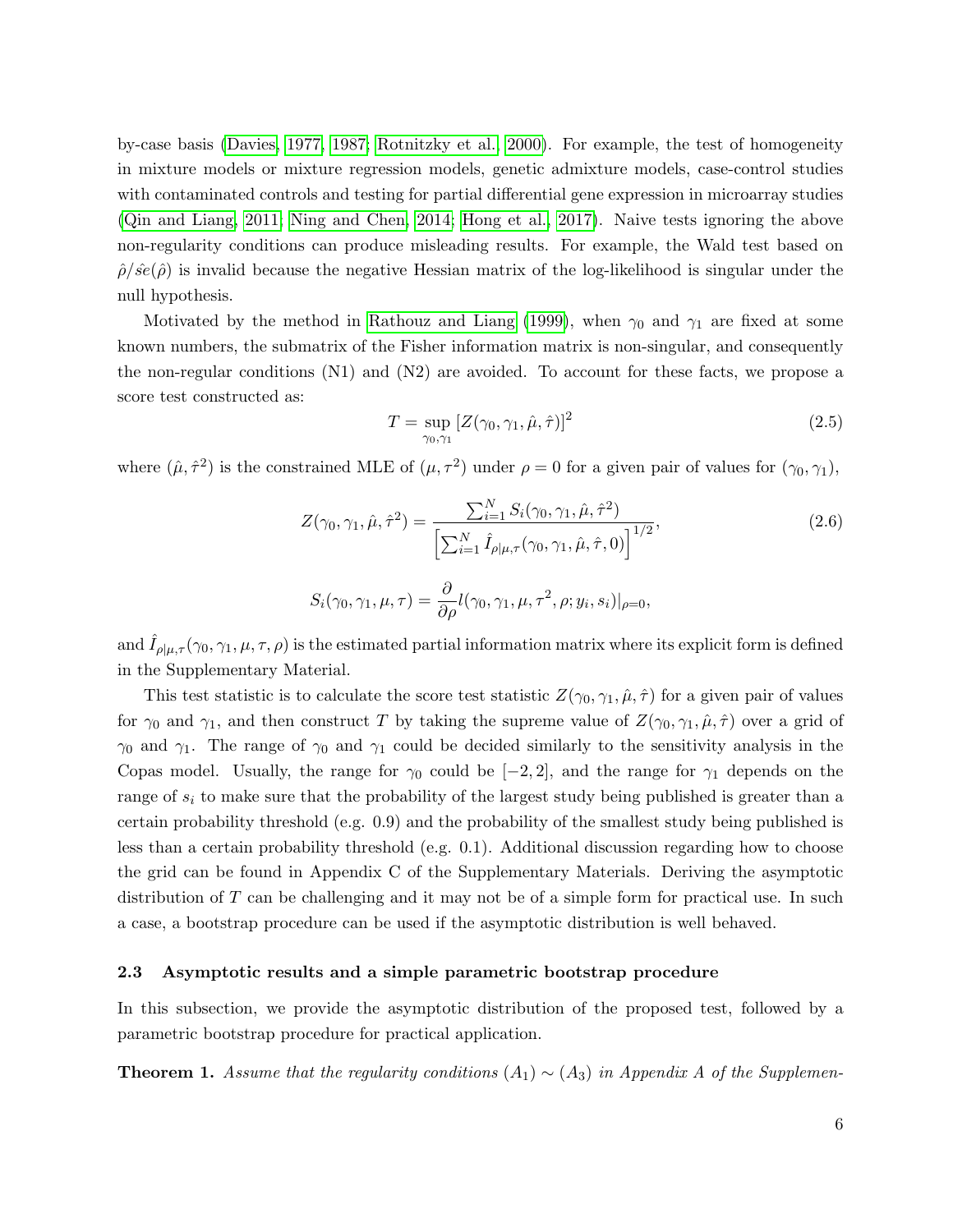tary Materials hold. Under the null hypothesis that  $\rho = 0$ , the test statistic T converges weakly to  $sup_{\gamma_0,\gamma_1} \{Z(\gamma_0,\gamma_1)^2\}$ , where  $Z(\gamma_0,\gamma_1)$  is a Gaussian process with variance 1 and the autocorrelation

$$
R(\gamma_0, \gamma_1; \gamma'_0, \gamma'_1) = \lim_{n \to \infty} E\left\{ \frac{S_i(\gamma_0, \gamma_1, \mu, \tau, 0) S_i(\gamma'_0, \gamma'_1, \mu, \tau, 0)}{I_{\rho | \mu, \tau}(\gamma_0, \gamma_1, \mu, \tau, 0)^{\frac{1}{2}} I_{\rho | \mu, \tau}(\gamma'_0, \gamma'_1, \mu, \tau, 0)^{\frac{1}{2}}} \right\},
$$

where  $I_{\rho|\mu,\tau}$  is the conditional information defined in the Appendix B of the Supplementary Material.

Theorem [1](#page-5-0) provides the limiting distribution of the proposed test statistic  $T$ , and also provides the theoretical foundation for the following parametric bootstrap procedure which offers a simpler way to obtain a p-value for the test.

- 1. For n observed studies of a meta-analysis, calculate the test statistic in equation [\(2.5\)](#page-5-1), denoted by  $T$ .
- 2. Estimate  $(\hat{\mu}_0, \hat{\tau}_0)$ , which is the MLE of  $(\mu, \tau)$  under the null hypothesis of  $\rho = 0$ .
- 3. Generate  $B_{boot}$  independent bootstrap samples (e.g.  $B_{boot}=200$ ), each consisting of n observations. Specifically, for  $i \in \{1, ..., n\}$  we generate  $\epsilon_i \sim N(0, 1)$  independently, and  $s_{i, Boot}$  are drawn from the within-study standard errors of the original data with replacement. Then the bootstrap sample is constructed by sampling  $\mu_i \sim N(\hat{\mu}_0, \hat{\tau}_0^2)$ , and  $y_{i, Boot} = \mu_i + s_{i, Boot} \epsilon_i$ .
- 4. Evaluate the score test statistic for each bootstrap sample. Denote  $T^* = (T_1^*, \ldots, T_{B_{boot}}^*)$ .
- 5. The p-value is computed by p-value  $=\frac{\#{T^*} > T}{B}$  $\frac{I \geq I}{B_{boot}}$ .

In meta-analysis, the number of studies is often small or moderate. Therefore the computation time for the above parametric bootstrap is reasonable.

# 3 Simulation studies

We conducted simulation studies to examine the performance of our score test statistic. In our simulation, we generated the observed within-study variance  $s_i$  from the fold normal distribution  $|N(0.25, 2)|$ , and generate  $u_i$  from  $N(0, 1)$ . The between study variance  $\tau^2$  was set to 0.01 and the overall effect size  $\mu$  was 0.4. The variables  $\epsilon_i$  and  $\delta_i$  were generated together from a bivariate normal distribution with correlation  $\rho$  and variance 1. The selection parameters were set to be  $(\gamma_0, \gamma_1) = (-1, 0.65)$ . If  $Z_i < 0$ , the study was suppressed. We generated  $y_i$  and  $s_i$  as above until there were *n* observations. We used grid partition on the  $(\gamma_0, \gamma_1)$  square region of [-2,2]  $\times$ [0,2] by 2,500 grid points with row unit of 0.08 and column unit of 0.04. In order to reduce the computational task, we did not use all the points in the grid region. Instead, we randomly chose p points from the grid to calculate the test statistic. We used the parametric bootstrap described in Section 2.3 to obtain the p-value of the proposed test.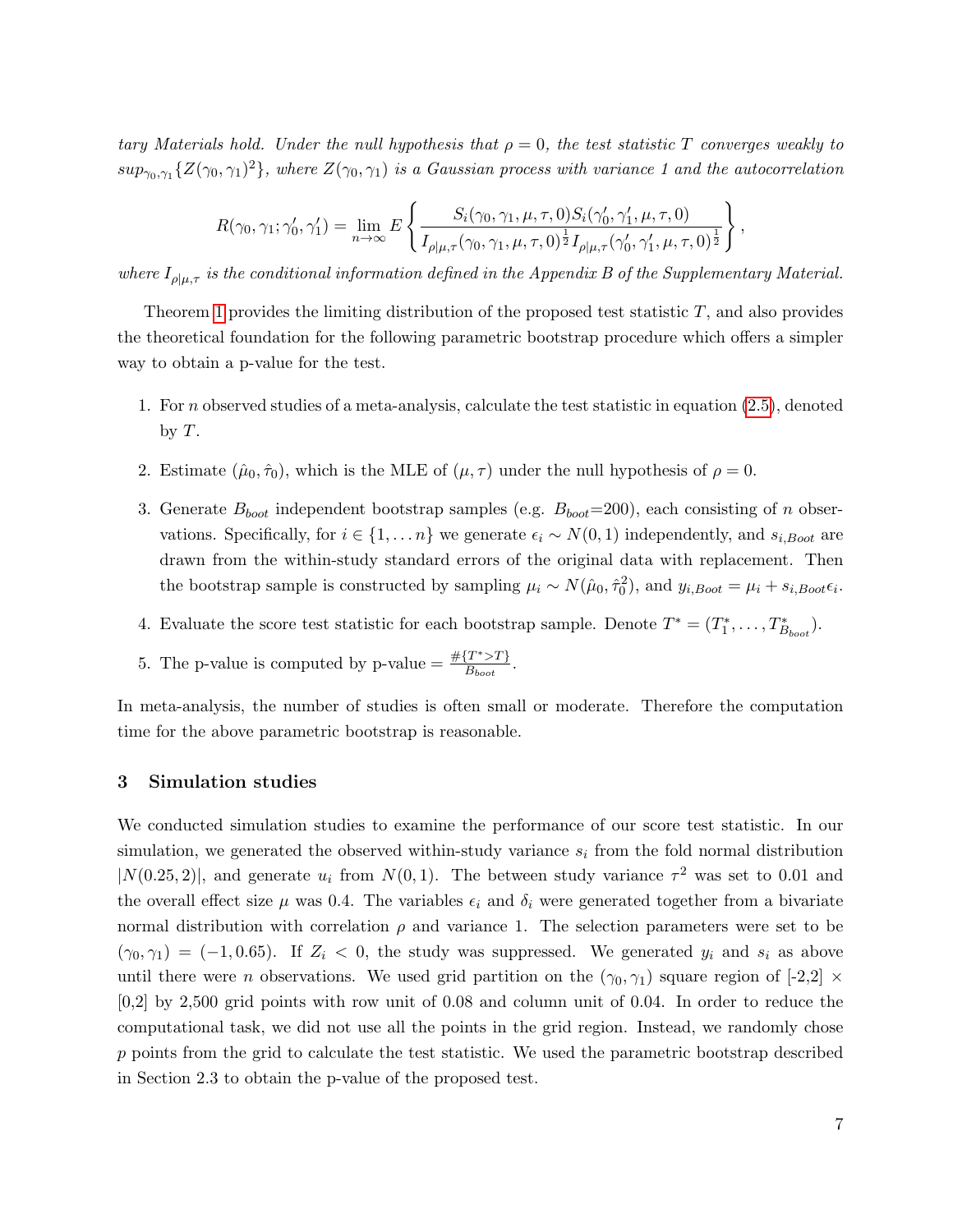Figure 1: Empirical rejection rates  $(\%)$  of the proposed test T for testing of publication bias under different sample size  $(n)$ , correlation parameter  $(\rho)$  and number of grid points  $(p)$  at nominal levels  $\alpha = 0.05$  and 0.10. For type I error setting (i.e.,  $\rho = 0$ ), all rejection rates were calculated from 10,000 simulations. For power setting (i.e.,  $\rho \neq 0$ ), all rejection rates were calculated from 500 simulations. The last column on the right (1<sup>∗</sup> ) stands for rejection rates of the test statistic calculated from equation [\(2.6\)](#page-5-2) with  $(\gamma_0, \gamma_1)$  fixed at the true value.



# 3.1 Investigating the influence of number of points from grids on the statistical power of the proposed test

We first studied the influence of number of grid points  $p$  on the performance of the test in terms of both type I error and power. Figure 1 presented the empirical rejection rates (i.e., type I error and power) under various numbers of grid points and sample size settings. In order to evaluate the loss of power due to the lack of knowledge on the parameters  $(\gamma_0, \gamma_1)$  that characterize the publication process, we included a test statistic calculated from equation [\(2.6\)](#page-5-2) with  $(\gamma_0, \gamma_1)$  fixed at the true value. This test, although not practical in real application due to the unknown truth of  $(\gamma_0, \gamma_1)$ , can serve as a gold standard that informs the best possible statistical power under the Copas model.

Figure 1 revealed the following interesting findings. First, under the null hypothesis of no publication bias, i.e.  $\rho = 0$ , for all scenarios with different numbers of grid points, the empirical type I errors were close to the nominal level. This suggested that the parametric bootstrap described in Section 2.3 performed well. Secondly, by selecting more grid points, the statistical power of the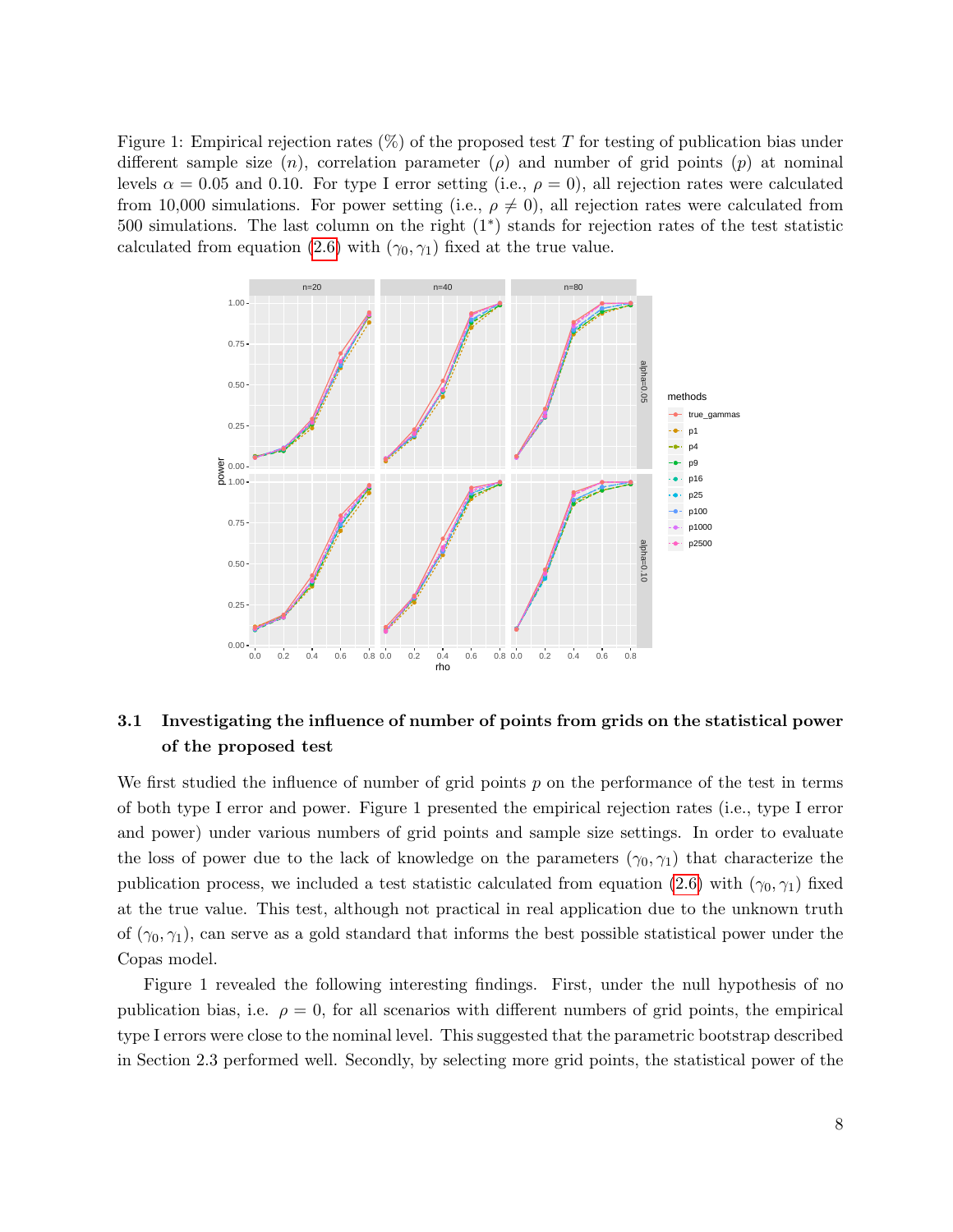Figure 2: Comparison of statistical power (in %) among proposed test with different number of grid points (p), Trim and fill test (TF) and Egger's test (Egger) at nominal levels  $\alpha = 0.05$  and 0.10. All rejection rates were calculated from 500 simulations.



proposed test increased. For example, when the sample size  $n = 40$  and  $\rho = 0.6$ , the power increased from 85.1% with  $p = 1$  to 93.6% with  $p = 2500$ . For most cases, the increase of power was rather limited when p changed from 9 to 2500. Thirdly, by comparing the empirical power of the proposed test with the power of the test with  $(\gamma_0, \gamma_1)$  fixed at the true value (i.e., the last column), we found that the proposed test only suffered a minimal loss of power due to the unknown  $(\gamma_0, \gamma_1)$ . These findings suggested that in practice, the proposed test can be performed by taking several random points from the grid (e.g.  $n<sub>g</sub> = 10$ ), and it can still ensure a close statistical power to the ideal test with known  $\gamma_0$  and  $\gamma_1$ .

#### 3.2 Comparing the proposed test with existing methods under the Copas model

We compared the proposed test with the Trim and Fill test, Egger's test, and the test proposed in [Copas and Shi](#page-17-9) [\(2000\)](#page-17-9). From the results presented in Table 1, it was reasonable to consider the proposed test with only a few grid points. Thus we considered the proposed test with 9 points selected from the grid.

Figure 2 showed the comparison of type I error and power. For all scenarios, the type I errors were well controlled for the proposed test, but were slightly inflated for Egger's test. For the power comparison, the proposed test had the highest power among all scenarios. The Trim and Fill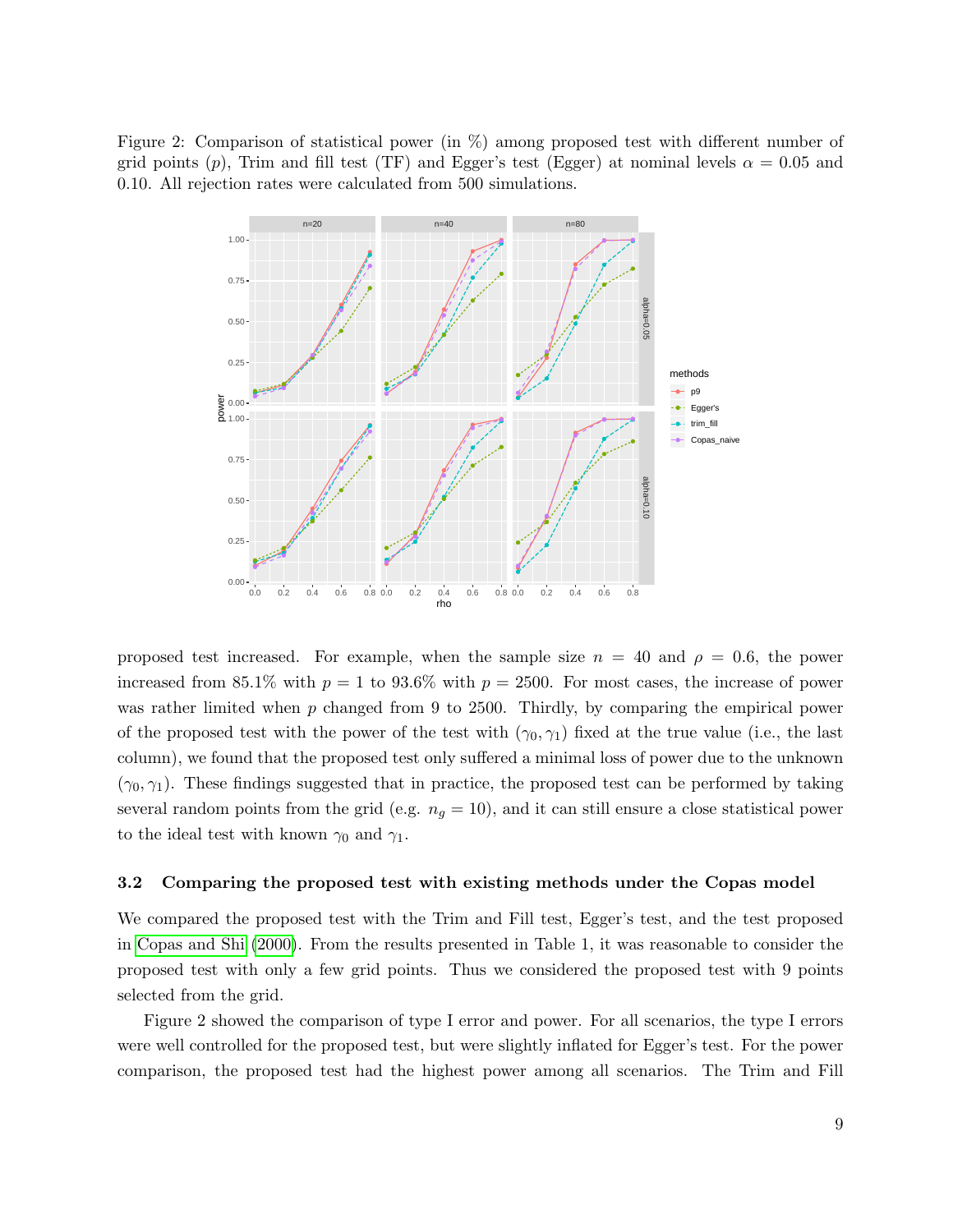method outperformed the Egger's test and Copas naive test when sample size was small, while the Copas naive test outperformed the Trim and Fill method and Egger's test for larger sample sizes.

### 3.3 Power analysis when Copas model is not the true model

In the Copas model, Equation [\(2.1\)](#page-3-0) is the random-effects assumption commonly used in the area of meta-analysis, which captures both the normality of estimates from each study, and the heterogeneity across studies. Equation [\(2.2\)](#page-3-1) is a working model describing the publication process, which captures several main features. First, there is stronger suppression on smaller studies compared to larger studies. They therefore set the latent variable to be positively correlated to the precision of the estimate, i.e.,  $1/s_i$ , which can be considered as a proxy of the size of the study. Second, if there is publication bias, studies with larger effect sizes  $(Y_i)$  has higher chance to be published given the precision  $(s_i)$ . In the Copas model, this is captured by the correlation  $\rho$ , where a larger  $\rho$  leads to stronger correlation between  $Y_i$  and  $Z_i$ .

It is interesting to investigate the sensitivity of the proposed method, which is based on the Copas model, when the Copas model is not the correct model. To come up with some alternatives of the Copas selection model, we retain the random-effects model in Equation [\(2.1\)](#page-3-0), and alter the latent variable  $Z_i$ . We also maintain the two features where stronger suppression on smaller studies compared to larger studies, and studies with larger effect sizes  $(Y_i)$  have higher chances to be published given the precision  $(s_i)$  in the existence of publication bias. We considered the following two alternative models.

The first model modifies the functional relationship between  $Z_i$  and the term  $1/s_i$ , by changing equation (2) to

<span id="page-9-1"></span>
$$
Z_i = \gamma_0 + \gamma_1/s_i^2 + \delta_i,\tag{3.1}
$$

so that  $Z_i$  is a linear function of  $1/s_i^2$ , instead of  $1/s_i$ . This is possible since the variance  $s_i^2$  is roughly proportional to sample size of study i, and could be a better proxy of the size of the study.

Secondly, we change the way of characterizing publication bias. Instead of assuming a correlation  $\rho$ , we let  $Z_i$  to be directly related to  $y_i/s_i$  in the existence of publication bias, by assuming

<span id="page-9-0"></span>
$$
Z_i = \gamma_0 + \gamma_1/s_i + c\rho y_i/s_i. \tag{3.2}
$$

where c is some positive scaling constant. This model links  $Z_i$  with the z-score  $y_i/s_i$ , as the selection process could be depending on the  $z$ -score directly. Under Equation  $(3.2)$ , it still holds that  $\rho = 0$  means no publication bias and studies with larger effect sizes  $(Y_i)$  have higher chances to be published given the precision  $(s_i)$  in the existence of publication bias. In our simulation, we let  $\rho$  vary from 0 to 0.8 to match the previous setting (in fact, in this alternative model  $\rho$  does not need to be within 0 and 1), and set  $c = 0.5$  to obtain a proper range for the power curve.

To investigate the power and type I error of the proposed test under misspecified models, we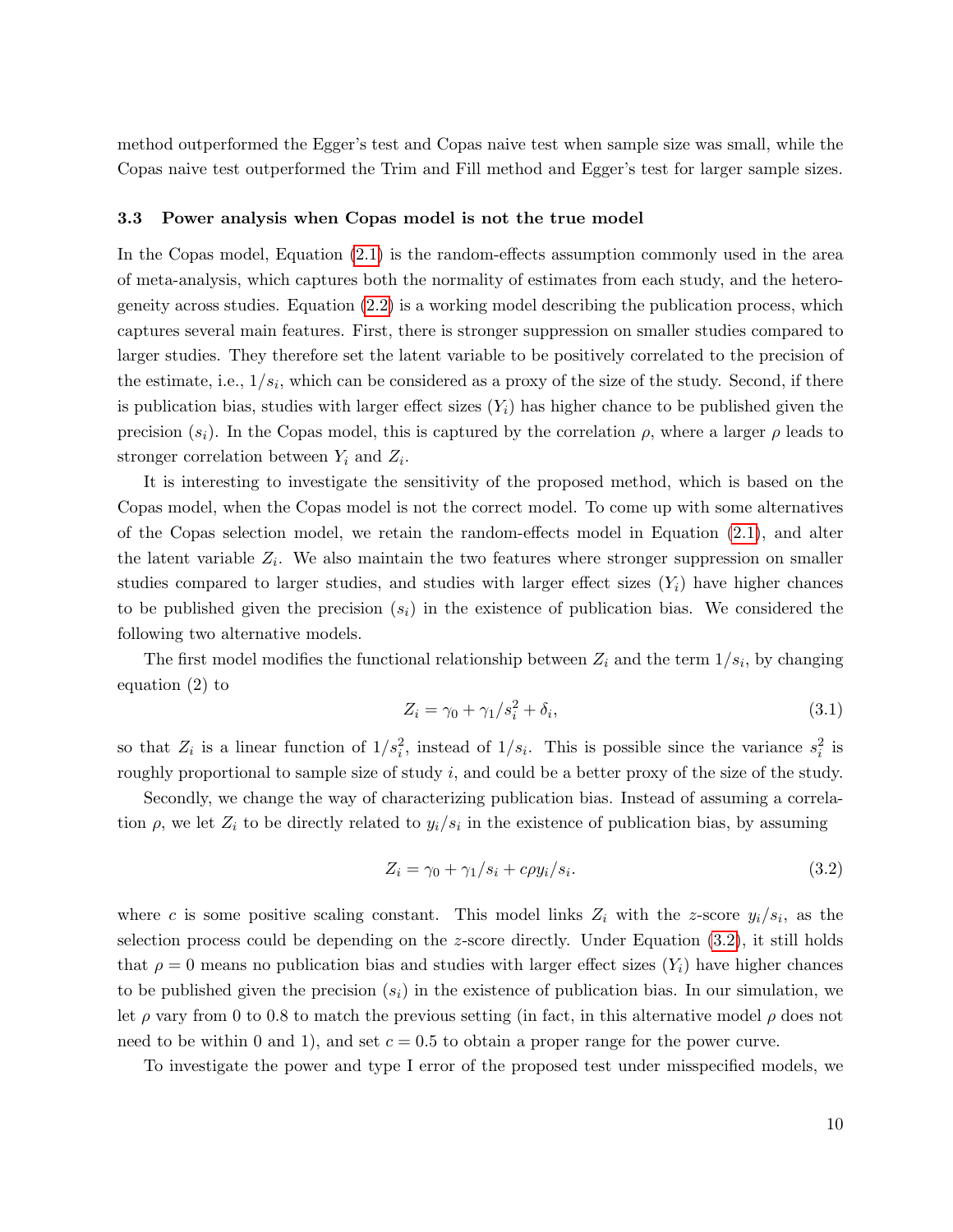simulated data from  $(3.1)$  and  $(3.2)$ , and compared the performance of our method with existing methods. The results are presented in Figure 3. Under these two settings where the Copas model is the misspecified model, the power of the proposed test with 9 points from the grid had similar power as the Trim and Fill method when sample size was small, and outperformed other methods with the increase of sample size. The type I error of the proposed method was still well-controlled around the nominal levels.

In summary, our simulation studies demonstrated that the proposed score test under Copas selection model behaves well with controlled Type I error and competitive statistical power relative to the existing tests. Furthermore, the implementation of the proposed test requires a small number of grid points and is computationally straightforward using parametric bootstrap.

### 4 Data Analysis

# 4.1 A meta-analysis of antidepressants comparing published studies with FDA reviews

Antidepressants are among the worlds most widely prescribed drugs, where many meta-analyses were conducted to synthesize evidence from existing trials to obtain a more reliable and generalizable results regarding treatment efficacy and safety [\(Barbui et al., 2011;](#page-16-5) [Cipriani et al., 2018\)](#page-16-6). By comparing trials of antidepressants that were published in the literature and unpublished trials obtained from the Food and Drug Administration (FDA), Turner et al. [Turner et al.](#page-19-2) [\(2008\)](#page-19-2) identified strong evidence for selective bias due to publication towards results favoring active interventions.

Although collecting information for unpublished trials is normally not feasible for meta-analyses, this unique dataset from [Turner et al.](#page-19-2) [\(2008\)](#page-19-2) provide an opportunity to validate our method in an ideal situation, where the unpublished studies were actually observed. Among the 74 FDAregistered studies, 31% were not published. Figure [4](#page-12-0) shows the contour enhanced funnel plots for all the published trials and all the registered trials.

By comparing the two funnel plots, we observed clear evidence that several non-significant results were suppressed for publication. Applied on all the published studies, our test yielded a p-value less than 0.01, showing strong evidence of publication bias. Egger's test also captured the evidence for bias with a p-value less than 0.01. The Trim and Fill method, however, has a p-value of 0.25, possibly driven by the left most trial with relatively large precision and small effect, which suggests its lack of power in the existence of outlying studies.

A more interesting investigation is to apply the above methods on all the FDA-registered trials. By including all the unpublished studies, our test had a p-value of 0.24 which suggested insufficient evidence for publication bias. Egger's test, however, had a p-value of 0.07, still showing marginal evidence for SSE which was likely not caused by publication bias. Trim and Fill test maintained a non-significant p-value of 0.50, as the symmetry of the funnel plot is improved by adding all the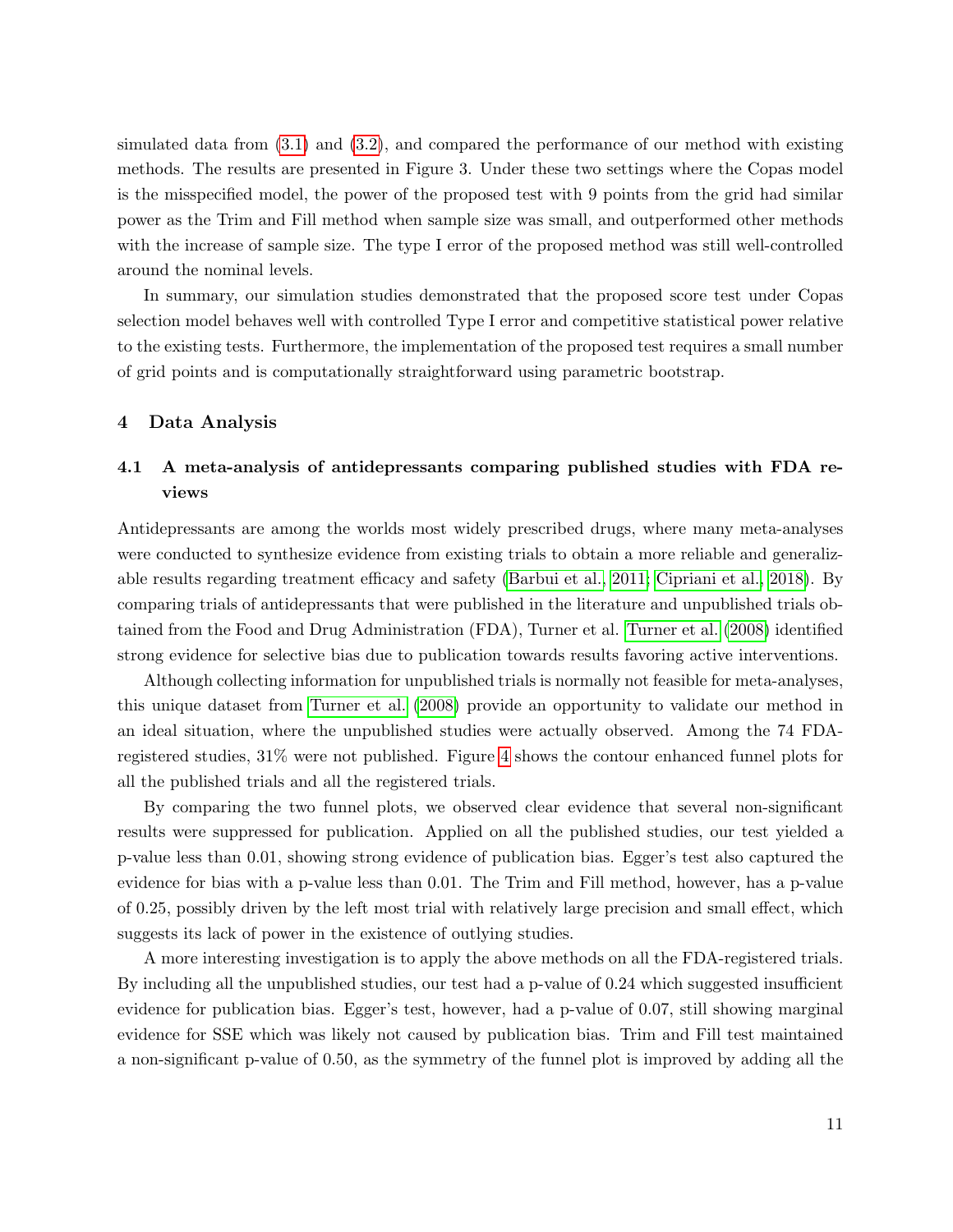Figure 3: Upper panel: Comparison of statistical power (in %) among proposed test with number of grid points to be 9, Trim and Fill test (TF) and Egger's test (Egger) at nominal levels  $\alpha = 0.05$ and 0.10 under model [3.1.](#page-9-1) Lower panel: Comparison of statistical power (in %) among proposed test with number of grid points to be 9, Trim and Fill test (TF) and Egger's test (Egger) at nominal levels  $\alpha = 0.05$  and 0.10 under model [3.2.](#page-9-0) All rejection rates were calculated from 500 simulations.

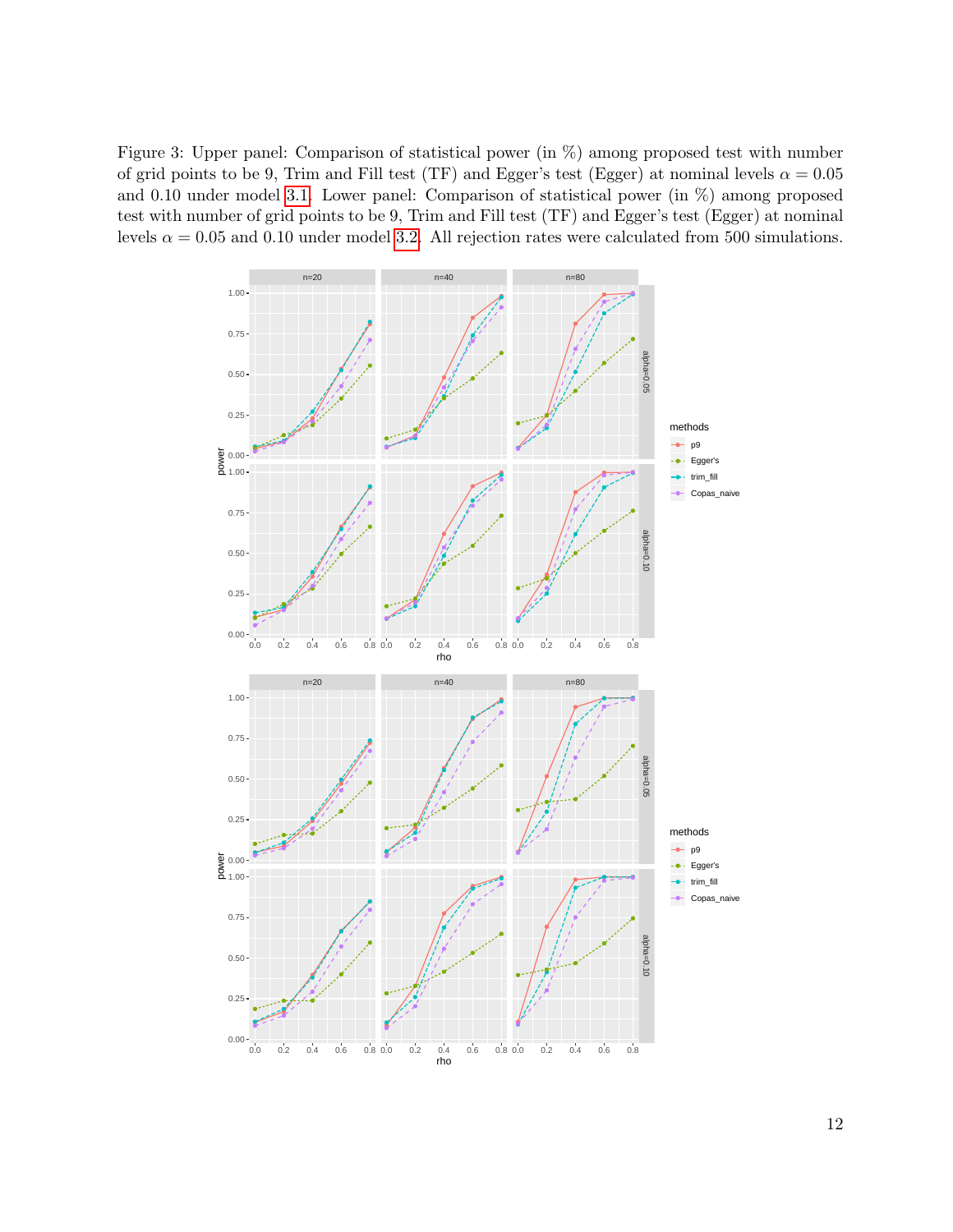

<span id="page-12-0"></span>

unpublished results.

This case study demonstrated the capability our method for testing publication bias, which on the other than also showed the different focus of our test compared to existing methods. Based on the Copas model, our test is to detect the evidence for publication bias, where majority of the current methods, including Egger's test and the Trim and Fill method, is for testing SSE. Combing our test with existing methods, we are able to provide a more comprehensive understanding of the potential sources of bias.

# 4.2 A meta-analysis on the effect of chewing gum after surgery to help recovery of the digestive system

When patients have surgery on their abdomen, they are at risk to develop ileus, which is the inability of the intestine (bowel) to contract normally and move waste out of the body. Chewing gum could be one possible way to prevent ileus, since it tricks the body into thinking it is eating, and may help the digestive system to start working again. To investigate the effect of gum-chewing, Short et al. [Short et al.](#page-18-9) [\(2015\)](#page-18-9) did a systematic review, which included relevant trials focussed on people having bowel surgery, caesarean section, or other abdominal surgery types. Using time to first flatus (TFF) as the primary outcome, slight improvement was identified comparing the gum-chewing groups to the control groups with an overall decrease of TFF ranging from 7.92 to 12.64 hours across different subgroups of surgery types.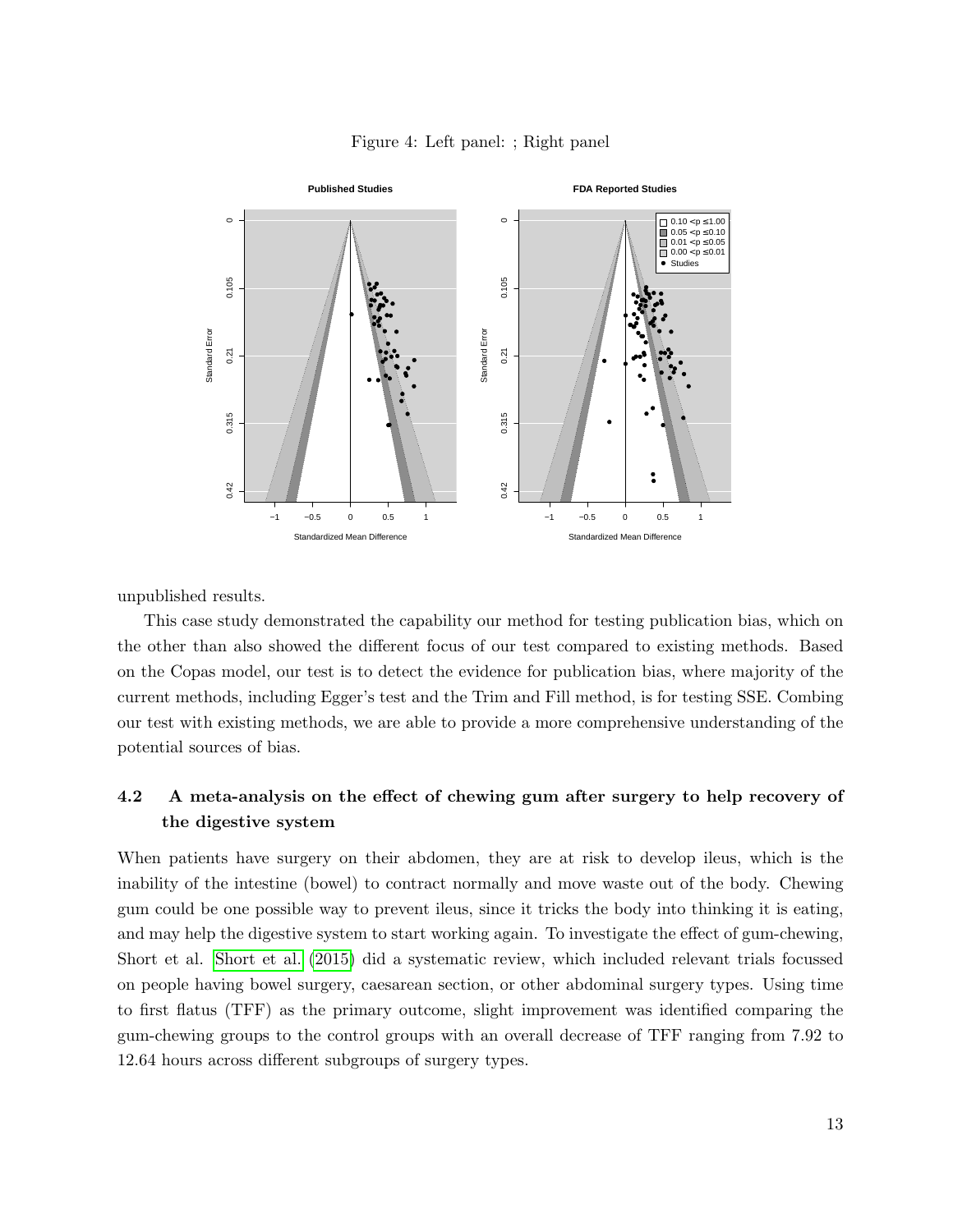<span id="page-13-0"></span>Figure 5: Funnel plot of the meta-analysis on the effect of chewing gum after surgery to help recovery of the digestive system. In total 43 studies with 4224 participants were included.

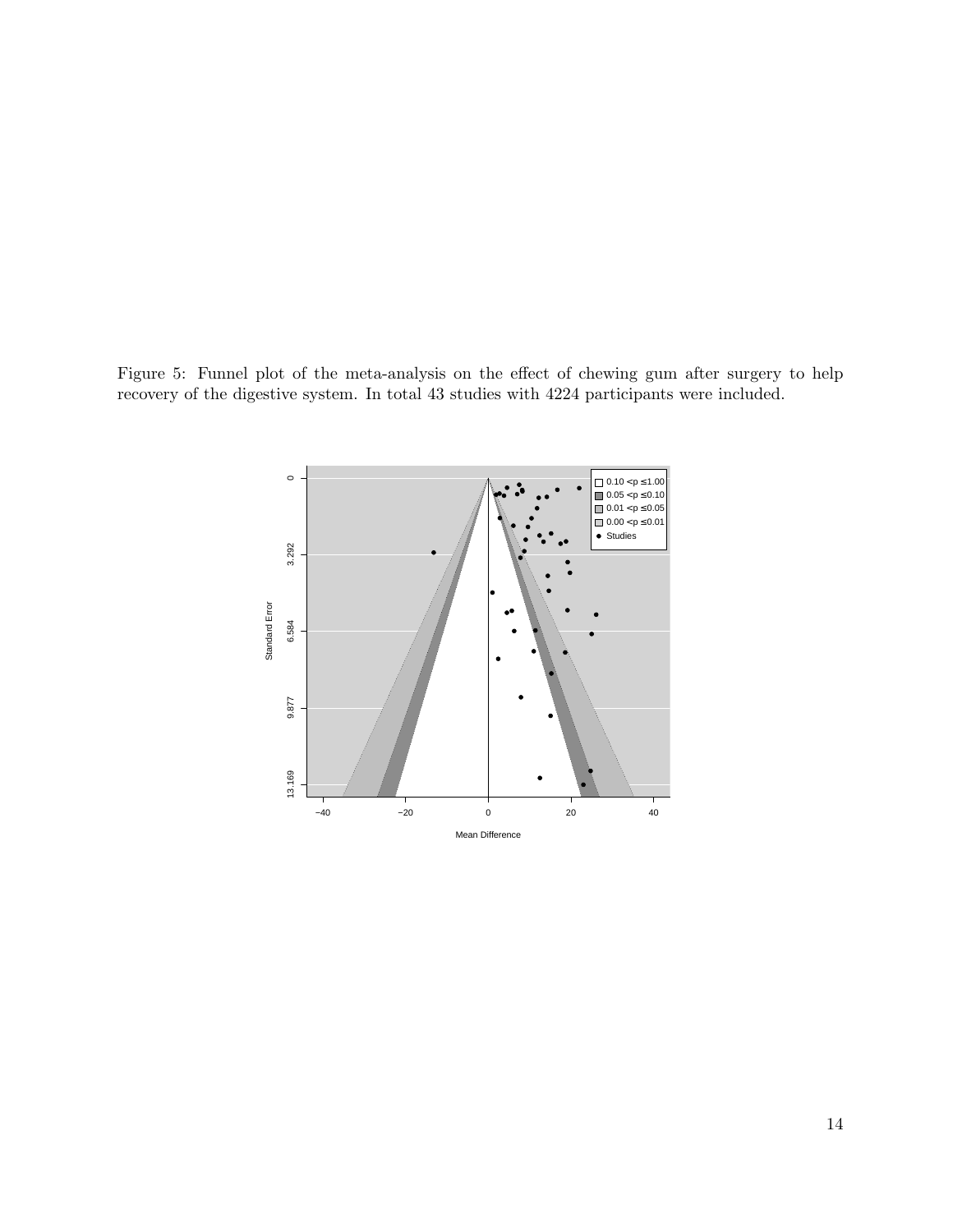To invesigate the potential risk for publication bias, we applied our method to the subgroup of trials for abdominal surgery types other than colorectal surgery and Caesarean, which was referred to the"Other Surgery" subgroup in [Short et al.](#page-18-9) [\(2015\)](#page-18-9). This subgroup included in total 43 studies and 4224 participants. Figure [5](#page-13-0) presented the funnel plot of the mean different of TFF comparing the control group to the gum-chewing group. From Figure [5,](#page-13-0) we observed a possible trend of selection by sign, where more studies with positive mean differences were observed. Many larger studies had mean difference near 0, but only one study among the 43 studies had negative mean difference.

Applying our method with a 9-point grid, we obtained a p-value of 0.03, suggesting significance evidence for publication bias. The Trim and Fill method had a p-value of 0.50 and the Egger's test had a p-value of 0.12. The non-significant p-values from the Trim-and-Fill method and the Egger's test were likely due to the lack of funnel shape of the studies, where larger study were not observed to be more centered compared to the smaller studies, and the fact that the funnel plot was relatively symmetric.

In this study, our test was able to capture the evidence for potential publication bias, which was consistent with our observation from the funnel plot. We then conducted the Copas sensitivity analysis and obtained the adjusted overall mean difference to be 9.92(7.82, 12.02), which was smaller compared to the overall mean difference 10.57(8.47, 12.68) obtained by [Short et al.](#page-18-9) [\(2015\)](#page-18-9). Although both results suggested chewing gum has significant effect in terms of decreasing the TFF, our testing approach revealed the risk for publication bias, where sensitivity analyses are recommended in order to explore the possible overall mean difference after adjusting for publication bias. We believe that our method can be used as an complement of the existing methods for evaluating the risk of publication bias, which is crucial in assessing the reliability of conclusions from meta-analysis.

### 5 Discussion

Publication bias is a major threat to the validity of meta-analysis. In this paper, we proposed a testing procedure to detect publication bias under the Copas selection model, as an alternative to current graph and symmetry based methods. The standard score test under the Copas selection model is irregular since some model parameters disappear and the Fisher information matrix is singular under the null hypothesis. To circumvent these challenges, we constructed the test statistic by calculating the score test statistic for some fixed  $\gamma_0$  and  $\gamma_1$  on a grid, and taking the maximum value of score test statistics with different  $\gamma_0$  and  $\gamma_1$  over a grid. The asymptotic distribution of the test statistic was derived, and a parametric bootstrap procedure was developed to obtain p-values. We studied the empirical performance of our test statistic in terms of type I error and power under several scenarios in the simulation studies. Interestingly, we found that when increasing the number of grid points of  $\gamma_0$  and  $\gamma_1$ , the statistical power increased and then became stable after some threshold. On the other hand, even when randomly choosing only a few points on the grid,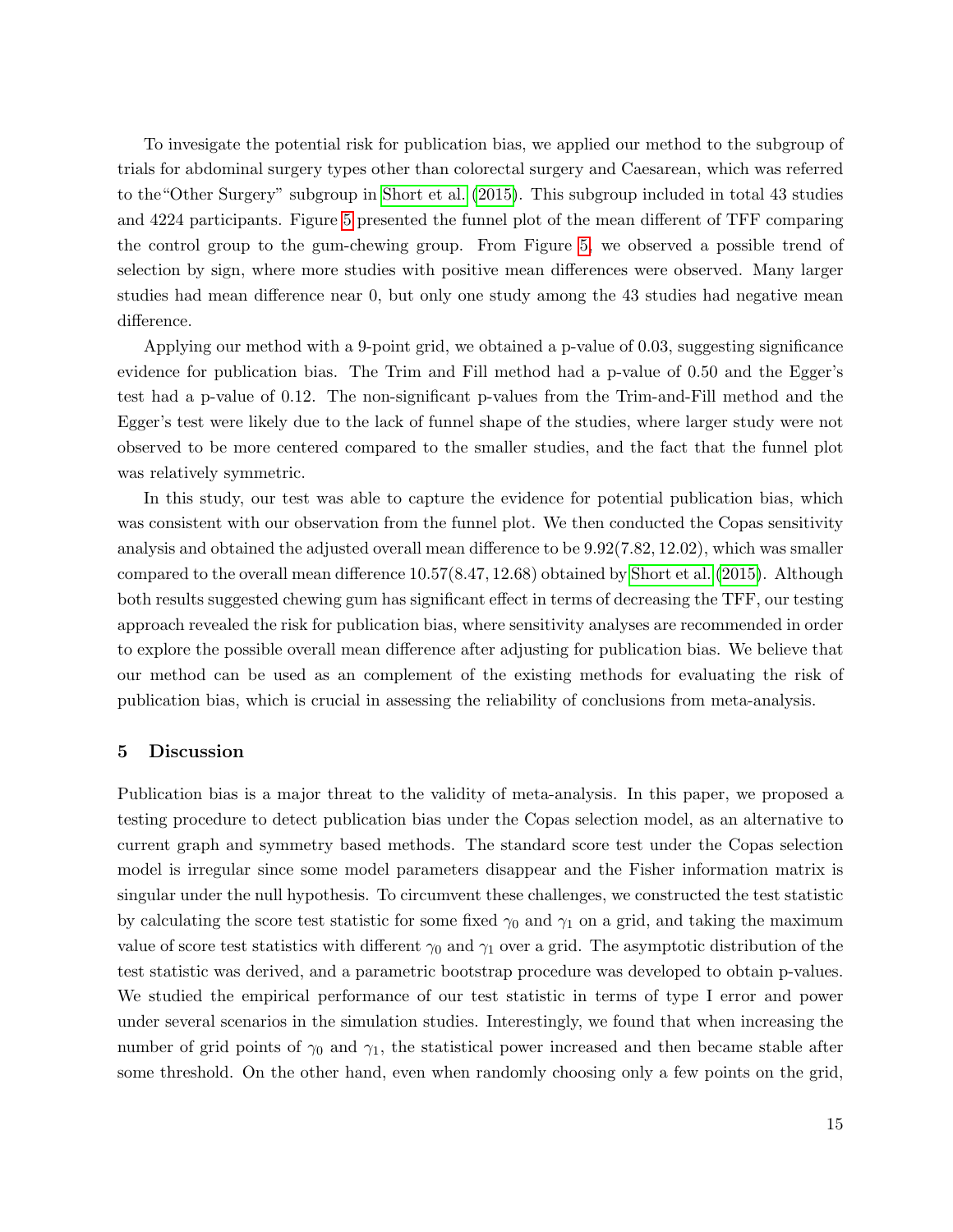the statistical power of our test was good relative to the best scenario in which the parameters in the Copas selection model  $(\gamma_0, \gamma_1)$  were known. This empirical finding suggested some degree of optimality of the proposed test under the Copas selection model.

There are several remarks on our proposed test. First, this proposed test is purely based on the Copas selection model, which is a parametric model of the publication mechanism. However, the real publication mechanism may be more complex and it is difficult to specify the true selection model based on the observed data [\(Copas and Jackson, 2004\)](#page-16-7). Models such as [Gleser and Olkin](#page-17-13)  $(1996)$  and Rücker et al.  $(2010)$  provide alternative ways for modeling selection bias. On the other hand, [Copas and Shi](#page-16-3) [\(2001\)](#page-16-3) argued that despite the complexity of the true selection model, it is important to have a reasonably plausible model that can help to understand the publication mechanism. Empirical evaluation on a large number of meta-analyses has shown that the Copas model is capable of capturing the evidence of selection bias, as well as providing relatively clear interpretation [\(Carpenter et al., 2009\)](#page-16-8). Our work filled an important research gap by proposing a hypothesis testing procedure for publication bias based on the well-accepted Copas selection model, and can be routinely applied to quantify the evidence of publication bias before conducting any sensitivity analysis using Copas model.

We suggest the readers to use the proposed test as a way of evaluating the quality of the evidence from meta-analysis. Similar to how  $I^2$  was designed for quantifying the heterogeneity for metaanalyses, our test statistic and the corresponding value can serve as a quantification of the potential risk of publication bias, based on the Copas selection model. Larger p-values correspond to lower risk of selective publishing. If an extremely small p-value is observed, it alerts the investigators to a potential risk for bias. Ideally, this should prompt investigators to carefully search for unpublished and ongoing studies in international trial registers and drug approval agency websites, to obtain a more complete body of evidence for meta-analysis. However, if there are constraints on time and resources, or it is expected that many trials are unregistered (as with older studies), methods for bias reduction may also be used to account for publication bias. These include a Copas-based sensitivity analysis, the EM algorithm proposed by [Ning et al.](#page-18-11) [\(2017\)](#page-18-11), and the non-parametric Trim and Fill method. However, as all post-hoc bias correction methods rely on untestable assumptions, we recommend treating them as sensitivity analysis rather than the main results of the metaanalysis.

A second remark on our work is that we have focused on the case of univariate meta-analysis. In some applications, multiple outcomes are reported. For example, in diagnostic accuracy studies, both sensitivity and specificity of a diagnostic test are reported. In clinical trials comparing two treatments, outcomes related to treatment efficacy and safety are often reported. Models are developed for multivariate meta-analysis in order to jointly model the observed outcomes of interest. It is of interest to consider the publication bias problem when multiple outcomes are considered. Moreover, in multivariate meta-analyses, some studies only report part of the outcomes. This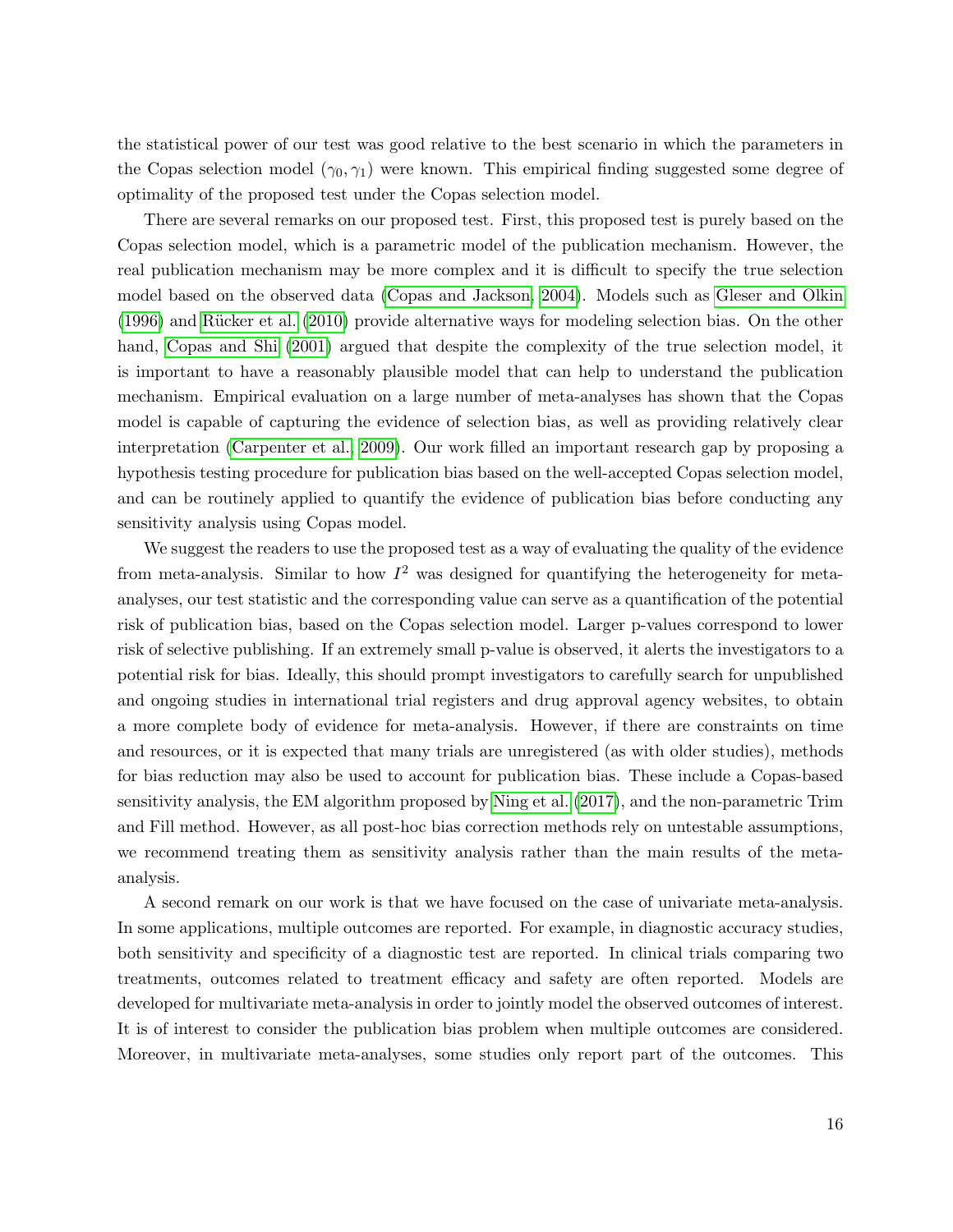missing-data problem often causes bias in estimation if the missingness is related to the magnitude of the unobserved outcomes, which is known as outcome reporting bias [\(Kirkham et al., 2012\)](#page-18-12). By extending the Copas selection model into multivariate selection models, we can develop tests for detecting publication bias and outcome reporting bias in multivariate meta-analysis. In this case, building a flexible but parsimonious model for good model robustness and statistical power can be the key challenge in the modeling and construction of a testing procedure. This extension is currently under investigation and will be reported in the future.

### References

- <span id="page-16-5"></span>Barbui, C., A. Cipriani, V. Patel, J. L. Ayuso-Mateos, and M. van Ommeren (2011). Efficacy of antidepressants and benzodiazepines in minor depression: systematic review and meta-analysis. The British Journal of Psychiatry  $198(1)$ , 11–16.
- <span id="page-16-1"></span>Begg, C. B. and M. Mazumdar (1994). Operating characteristics of a rank correlation test for publication bias. Biometrics, 1088–1101.
- <span id="page-16-4"></span>Carpenter, J., G. R¨ucker, and G. Schwarzer (2009). copas: An r package for fitting the copas selection model. The R Journal 2, 31–6.
- <span id="page-16-8"></span>Carpenter, J. R., G. Schwarzer, G. Rücker, and R. Künstler (2009). Empirical evaluation showed that the copas selection model provided a useful summary in 80% of meta-analyses. *Journal of* clinical epidemiology  $62(6)$ ,  $624-631$ .
- <span id="page-16-6"></span>Cipriani, A., T. A. Furukawa, G. Salanti, A. Chaimani, L. Z. Atkinson, Y. Ogawa, S. Leucht, H. G. Ruhe, E. H. Turner, J. P. Higgins, et al. (2018). Comparative efficacy and acceptability of 21 antidepressant drugs for the acute treatment of adults with major depressive disorder: a systematic review and network meta-analysis. Focus  $16(4)$ ,  $420-429$ .
- <span id="page-16-0"></span>Cohn, L. D. and B. J. Becker (2003). How meta-analysis increases statistical power. Psychological methods  $8(3)$ , 243.
- <span id="page-16-2"></span>Copas, J. (1999). What works?: selectivity models and meta-analysis. Journal of the Royal Statistical Society: Series A (Statistics in Society) 162 (1), 95–109.
- <span id="page-16-7"></span>Copas, J. and D. Jackson (2004). A bound for publication bias based on the fraction of unpublished studies. *Biometrics*  $60(1)$ , 146–153.
- <span id="page-16-3"></span>Copas, J. and J. Shi (2001). A sensitivity analysis for publication bias in systematic reviews. Statistical Methods in Medical Research  $10(4)$ , 251–265.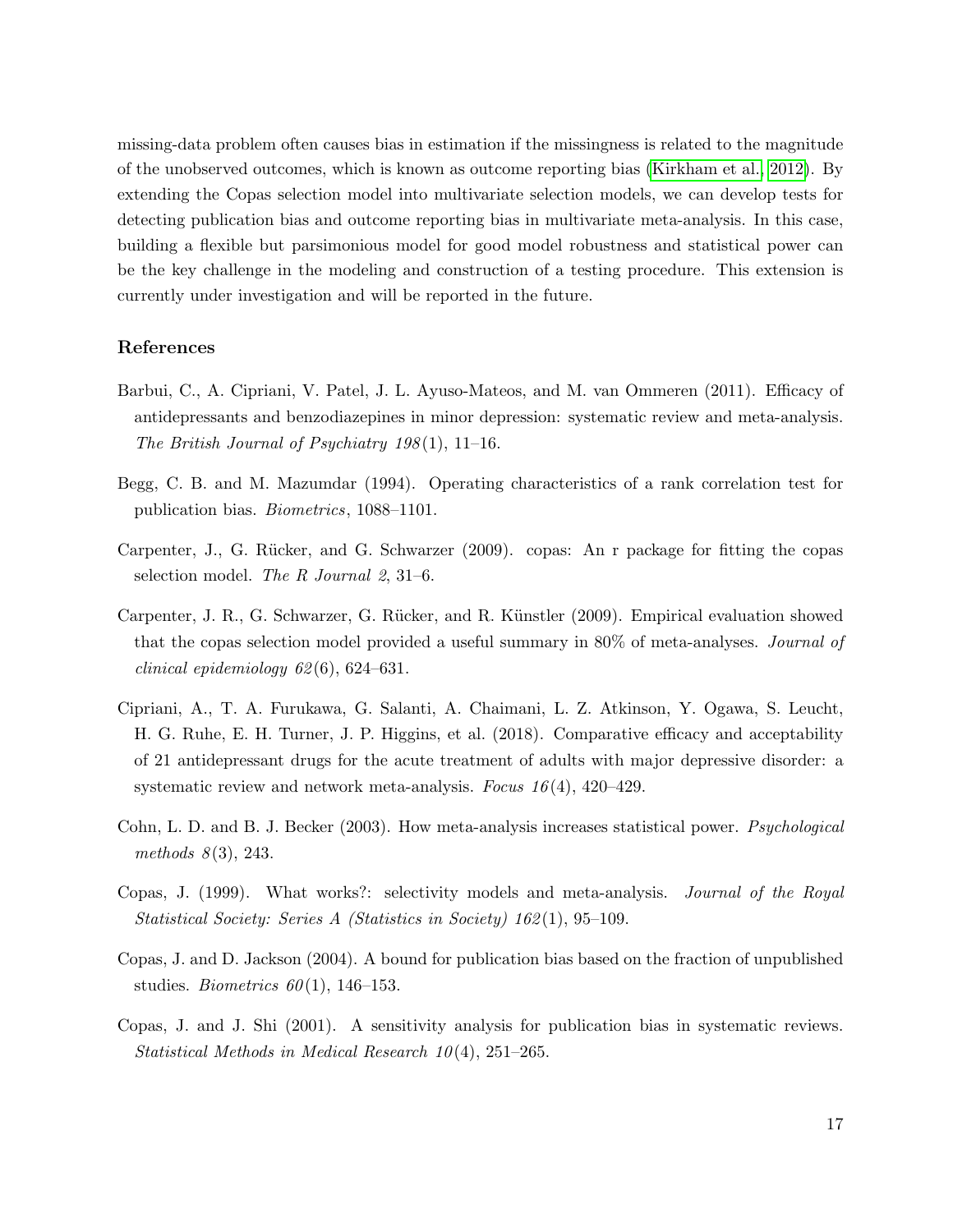- <span id="page-17-9"></span>Copas, J. and J. Q. Shi (2000). Meta-analysis, funnel plots and sensitivity analysis. Biostatistics  $1(3)$ , 247–262.
- <span id="page-17-8"></span>Copas, J. B. and H. Li (1997). Inference for non-random samples. Journal of the Royal Statistical Society: Series B (Statistical Methodology) 59(1), 55–95.
- <span id="page-17-10"></span>Davies, R. B. (1977). Hypothesis testing when a nuisance parameter is present only under the alternative. Biometrika  $64(2)$ , 247-254.
- <span id="page-17-11"></span>Davies, R. B. (1987). Hypothesis testing when a nuisance parameter is present only under the alternative. *Biometrika*  $74(1)$ , 33-43.
- <span id="page-17-2"></span>Dickersin, K. (2005). Publication bias: Recognizing the problem, understanding its origins and scope, and preventing harm. Publication Bias in Meta-Analysis, 9–33.
- <span id="page-17-4"></span>Duval, S. and R. Tweedie (2000). A nonparametric trim and fill method of accounting for publication bias in meta-analysis. Journal of the American Statistical Association 95 (449), 89–98.
- <span id="page-17-1"></span>Egger, M., G. D. Smith, M. Schneider, and C. Minder (1997). Bias in meta-analysis detected by a simple, graphical test. *BMJ*  $315(7109)$ , 629–634.
- <span id="page-17-13"></span>Gleser, L. J. and I. Olkin (1996). Models for estimating the number of unpublished studies. Statistics in medicine 15 (23), 2493–2507.
- <span id="page-17-5"></span>Hedges, L. V. (1984). Estimation of effect size under nonrandom sampling: The effects of censoring studies yielding statistically insignificant mean differences. Journal of Educational and Behavioral Statistics  $9(1)$ , 61–85.
- <span id="page-17-6"></span>Hedges, L. V. (1992). Modeling publication selection effects in meta-analysis. Statistical Science, 246–255.
- <span id="page-17-12"></span>Hong, C., Y. Chen, Y. Ning, S. Wang, H. Wu, and R. Carroll (2017). Plemt: A novel pseudolikelihood based EM test for homogeneity in generalized exponential tilt mixture models. Journal of the American Statistical Association.
- <span id="page-17-3"></span>Hopewell, S., K. Loudon, M. J. Clarke, A. D. Oxman, and K. Dickersin (2009). Publication bias in clinical trials due to statistical significance or direction of trial results. The Cochrane Library.
- <span id="page-17-7"></span>Iyengar, S. and J. B. Greenhouse (2009). Sensitivity analysis and diagnostics. The handbook of research synthesis and meta-analysis, 417.
- <span id="page-17-0"></span>Jackson, D., R. Riley, and I. White (2011). Multivariate meta-analysis: Potential and promise. Statistics in Medicine  $30(20)$ , 2481–2498.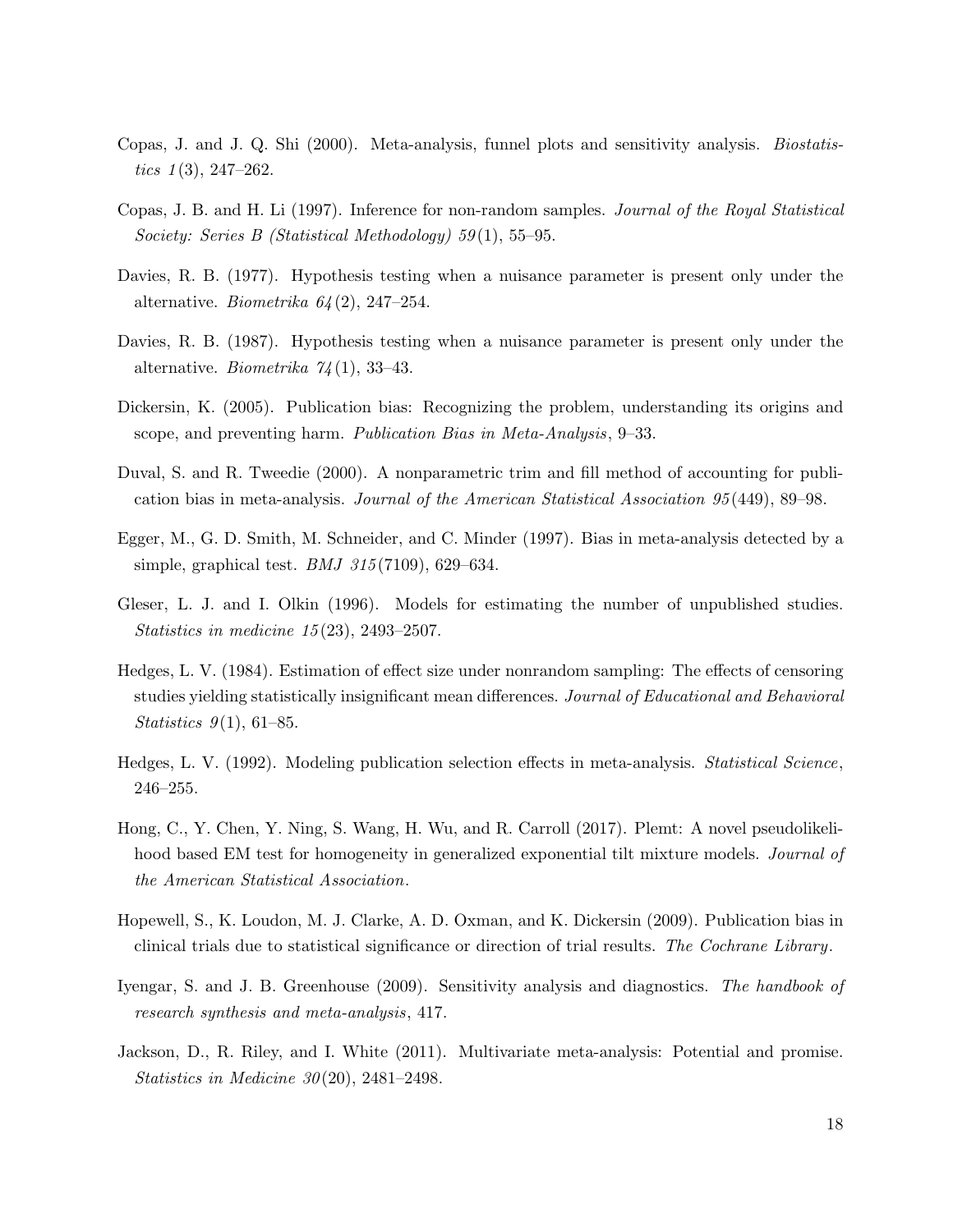- <span id="page-18-1"></span>Johnson, V. E., R. D. Payne, T. Wang, A. Asher, and S. Mandal (2017). On the reproducibility of psychological science. Journal of the American Statistical Association 112 (517), 1–10.
- <span id="page-18-12"></span>Kirkham, J., R. Riley, and P. Williamson (2012). A multivariate meta-analysis approach for reducing the impact of outcome reporting bias in systematic reviews. Statistics in Medicine  $31(20)$ , 2179–2195.
- <span id="page-18-3"></span>Macaskill, P., S. D. Walter, and L. Irwig (2001). A comparison of methods to detect publication bias in meta-analysis. Statistics in medicine  $20(4)$ , 641–654.
- <span id="page-18-4"></span>Moreno, S., A. Sutton, A. Ades, T. D. Stanley, J. Peters, and N. J. Cooper (2009). Glutathione s-transferase (gst) m1, t1, p1, n-acetyltransferase (nat) 1 and 2 genetic polymorphisms and susceptibility to colorectal cancer. BMC medical research methodology  $9(1)$ , 1.
- <span id="page-18-11"></span>Ning, J., Y. Chen, and J. Piao (2017). Maximum likelihood estimation and em algorithm of copas-like selection model for publication bias correction. Biostatistics 18 (3), 495–504.
- <span id="page-18-7"></span>Ning, Y. and Y. Chen (2014). A class of pseudolikelihood ratio tests for homogeneity in exponential tilt mixture models. Scandinavian Journal of Statistics.
- <span id="page-18-6"></span>Qin, J. and K.-Y. Liang (2011). Hypothesis testing in a mixture case–control model. Biometrics  $67(1)$ , 182–193.
- <span id="page-18-8"></span>Rathouz, P. and K.-Y. Liang (1999). Reducing sensitivity to nuisance parameters in semiparametric models: a quasi-score method. Biometrika 86 (4), 857–869.
- <span id="page-18-5"></span>Rotnitzky, A., D. R. Cox, M. Bottai, and J. Robins (2000). Likelihood-based inference with singular information matrix. *Bernoulli*  $6(2)$ , 243-284.
- <span id="page-18-10"></span>Rücker, G., G. Schwarzer, J. R. Carpenter, H. Binder, and M. Schumacher (2010). Treatment-effect estimates adjusted for small-study effects via a limit meta-analysis. Biostatistics  $12(1)$ ,  $122-142$ .
- <span id="page-18-9"></span>Short, V., G. Herbert, R. Perry, C. Atkinson, A. R. Ness, C. Penfold, S. Thomas, H. K. Andersen, and S. J. Lewis (2015). Chewing gum for postoperative recovery of gastrointestinal function. Cochrane Database of Systematic Reviews (2).
- <span id="page-18-2"></span>Sterne, J. A., M. Egger, and G. D. Smith (2001). Systematic reviews in health care: Investigating and dealing with publication and other biases in meta-analysis. BMJ 323 (7304), 101.
- <span id="page-18-0"></span>Sterne, J. A., D. Gavaghan, and M. Egger (2000). Publication and related bias in meta-analysis: power of statistical tests and prevalence in the literature. Journal of Clinical Epidemiol $ogy 53(11), 1119-1129.$